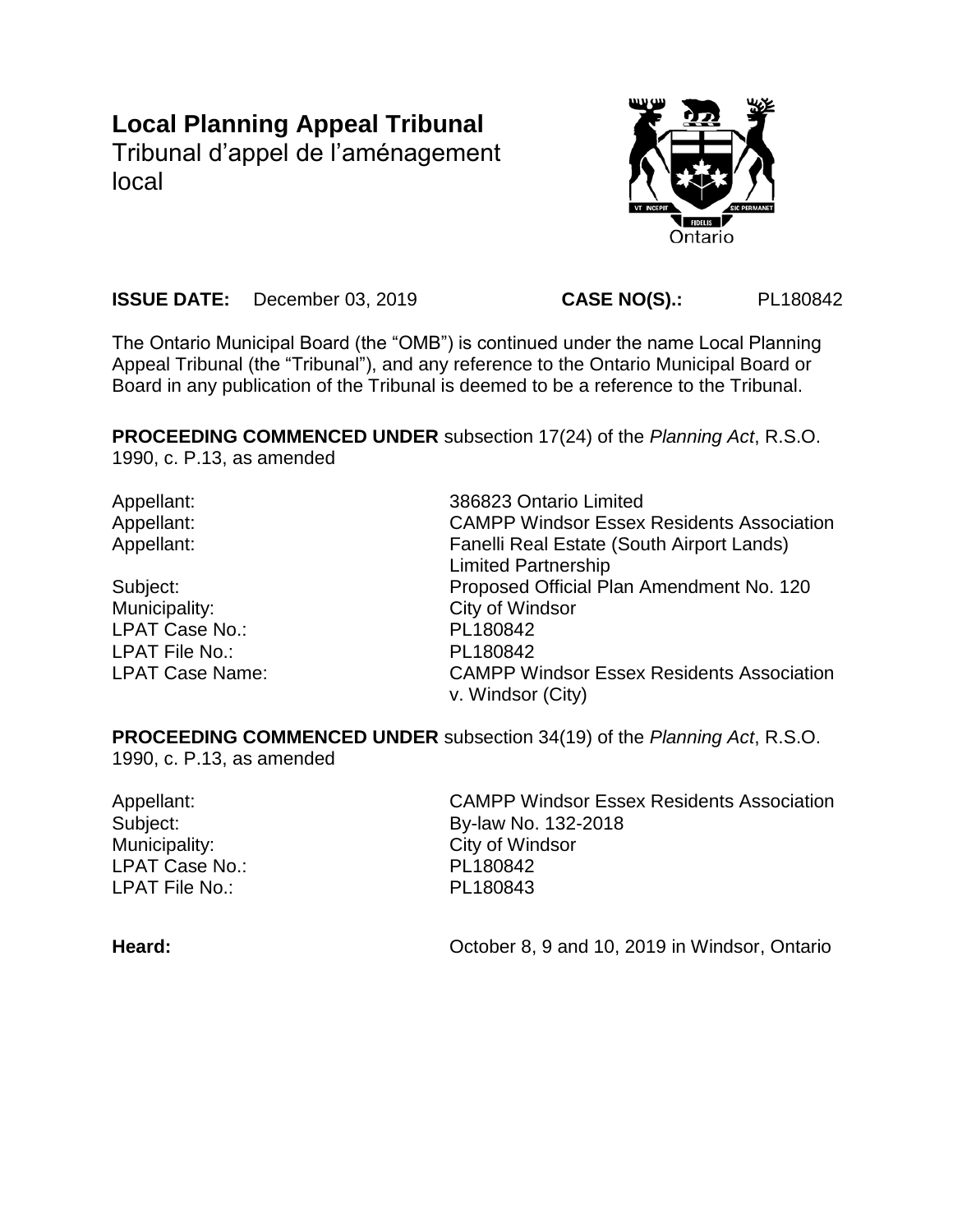# **APPEARANCES:**

| <b>Parties</b>                                                | <b>Counsel</b>                      |
|---------------------------------------------------------------|-------------------------------------|
| <b>CAMPP Windsor Essex Residents</b><br>Association ("Campp") | E. Gillespie<br>I. Flett            |
| 386823 Ontario Limited ("386")                                | P. McCullough                       |
| City of Windsor ("City")                                      | P. Gross<br>W. Vendrasco<br>J. King |
| Windsor Regional Hospital ("WRH")                             | M. Bull<br>K. Mullin                |

# **DECISION DELIVERED BY S. TOUSAW AND ORDER OF THE TRIBUNAL**

# **INTRODUCTION**

[1] This Decision upholds the City of Windsor's decision to establish a planning framework, in the form of the County Road 42 Secondary Plan ("SP"), for the future expansion of the southeast part of the City. It also upholds Windsor's decision to pass a Zoning By-law Amendment ("ZBA") to implement one area of the Secondary Plan permitting a Major Institutional use, being the proposed Windsor Regional Hospital at County Road 42 and Concession Road 9.

[2] Persons engaged in or following the hospital issue in Windsor might reasonably think that this dispute is only about the location of a new hospital. While the hospital location figures prominently in the appeals, especially with respect to the ZBA, the matters before the Tribunal are much wider. The SP is a comprehensive planning framework to guide the development of the next phase of Windsor's anticipated expansion. 386's appeal, completely unrelated to the hospital, is testament to the breadth of planning issues raised by the SP. The planning considerations surrounding such a SP invoke virtually every section of the Provincial Policy Statement, 2014 ("PPS"). The City, when deciding to adopt the SP, and the Tribunal, when considering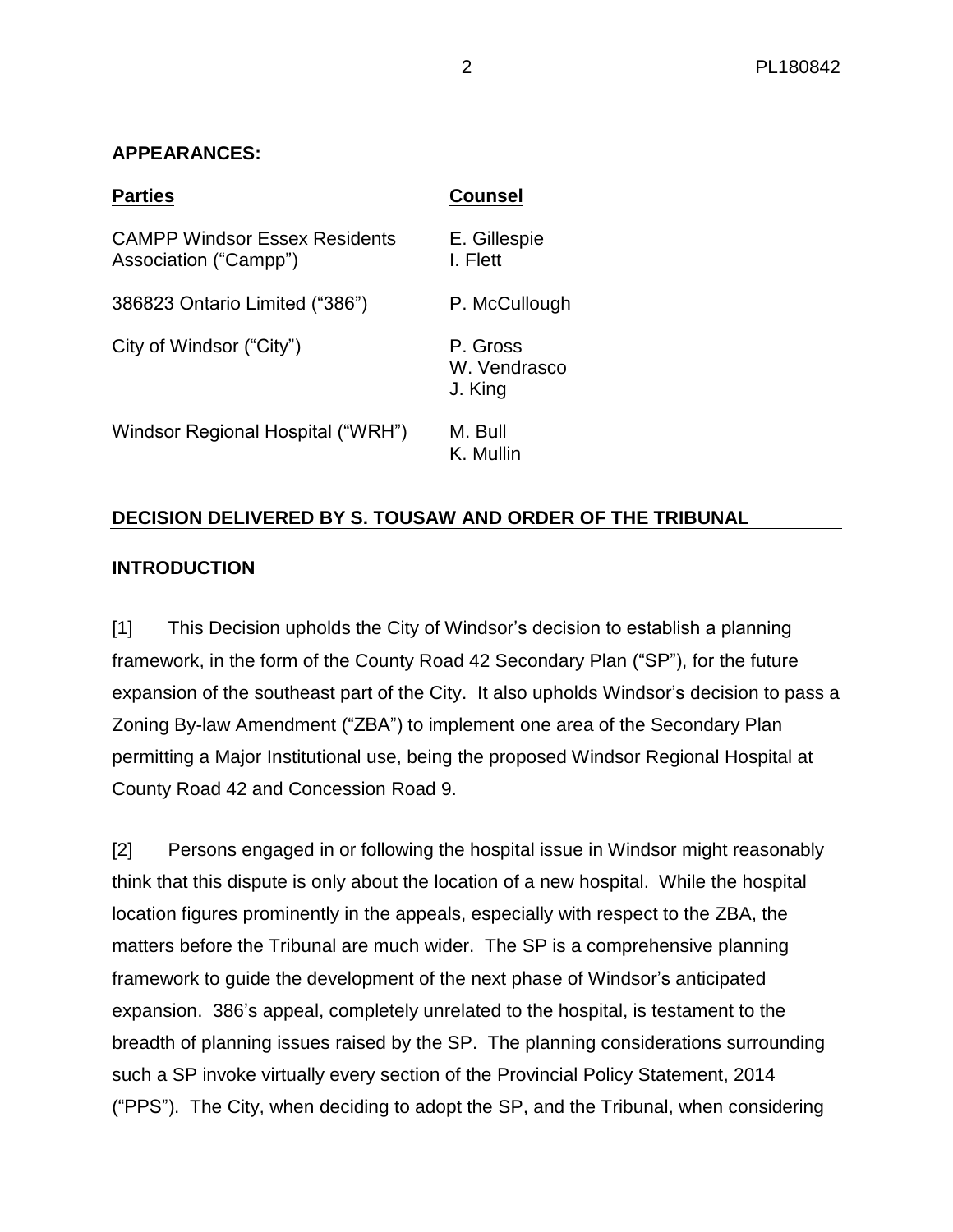these appeals, are statutorily bound to ensure that the SP is consistent with the PPS.

[3] The legislative tests are explained in more detail below. By way of introduction, the ZBA too must be consistent with the PPS and must also conform with the City's Official Plan ("OP"). This ZBA is integrally tied to the SP. If the SP satisfies the statutory tests and is approved, a ZBA implementing that SP or a part of it may be considered in light of the SP itself as well as under the OP as a whole. Section 24 of the *Planning Act* ("Act") ensures that a SP comes first, followed by a ZBA.

[4] Here lies the nuance that may not be readily apparent to interested observers. Within the context of an expanding City, assuming for the moment that all of the necessary justifications are satisfied, where an OP (in this case amended by the SP) permits a Major Institutional use in connection with a comprehensively planned area of the City, that use may be permitted by an implementing ZBA. Again, the ZBA is measured against the whole of the OP, including the SP. For the reasons set out in this Decision, the ZBA conforms with the OP and SP.

[5] Also for context, of importance is what is not before the Tribunal. This case is a land use planning appeal. It is not an appeal to the health care planning process, its criteria for site selection or the alternative sites evaluated but not chosen. It is quite possible, based on various criteria or the body evaluating them, that some might conclude that a better site exists for the proposed hospital. The Tribunal cannot and need not determine that County Road 42 and Concession Road 9 is the best site for a regional hospital. The Tribunal's task is to ascertain whether the planning instruments before it satisfy the tests under the Act. At its core, the Tribunal is asked to determine, from a land use planning perspective, whether the SP and ZBA are consistent with the PPS and whether the ZBA conforms with the OP.

## **PROCEDURAL BACKGROUND**

[6] The City of Windsor ("City") adopted the County Road 42 Secondary Plan, consisting of a mix of institutional, employment, and residential uses, all located south of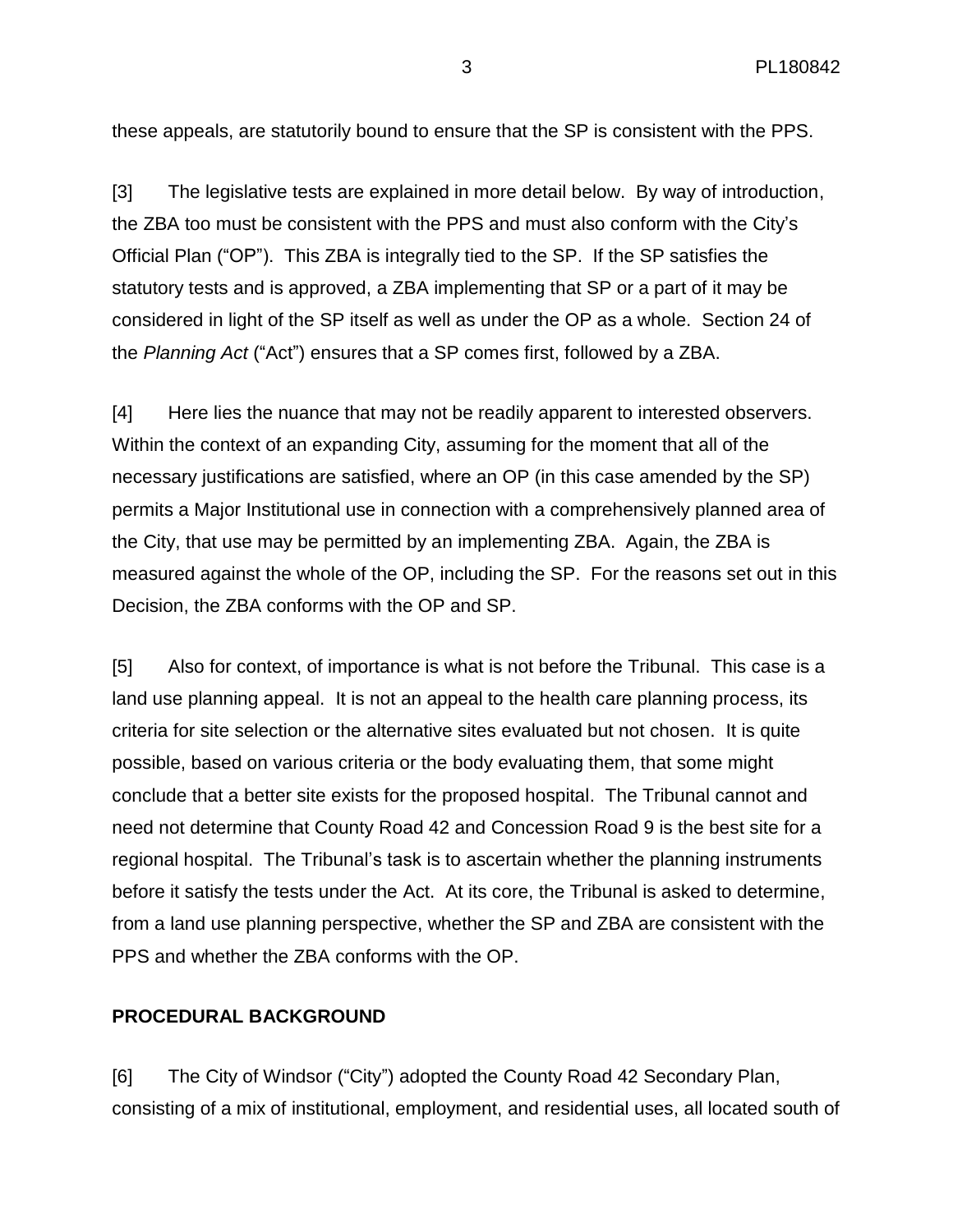Windsor International Airport in the southeast part of the City. This secondary planning process was prompted by Windsor Regional Hospital's desire to develop a new regional hospital at County Road 42 and Concession Road 9. On September 17, 2018, the City adopted the Secondary Plan as Official Plan Amendment No. 120 ("OPA 120") and also passed Zoning By-law Amendment No. 132-2018 ("ZBA") to establish the necessary zoning for the hospital site.

[7] Three appeals were lodged against OPA 120 pursuant to s. 17(36) of the Act by CAMPP Windsor Essex Residents Association ("Campp"), 386823 Ontario Limited ("386") and Fanelli Real Estate (South Airport Lands) LP ("Fanelli"). Fanelli subsequently withdrew its appeal. One appeal was lodged against the ZBA pursuant to s. 34(19) of the Act by Campp.

[8] The Tribunal convened a mandatory Case Management Conference ("CMC") on March 20, 2019 and issued its decision on April 16, 2019. Windsor Regional Hospital ("WRH") was granted party status at the CMC. Subsequent disputes over the Issues List for each appeal were heard by written Motion and the Tribunal issued that decision on August 9, 2019.

[9] In both Decisions following the CMC, the Tribunal had directed the parties to file an Agreed Statement of Facts and Evidence ("ASF"). In the end, the Parties could not arrive at a consensus within the allotted time and no ASF was completed. However, the process of dealing with the ASF precipitated a Motion for recusal from Campp. The Motion was heard and denied at the outset of this hearing. Brief oral reasons were given during the hearing and written reasons are provided at the end of this Decision.

# **LEGISLATIVE FRAMEWORK**

[10] This Bill 139 matter proceeds under the legislative framework for planning appeals proclaimed on April 3, 2018 involving the *Local Planning Appeal Tribunal Act, 2017* ("LPAT Act") and concurrent amendments to the *Planning Act* ("Act"). Regulations under the more recently enacted Bill 108 confirm that this proceeding continues under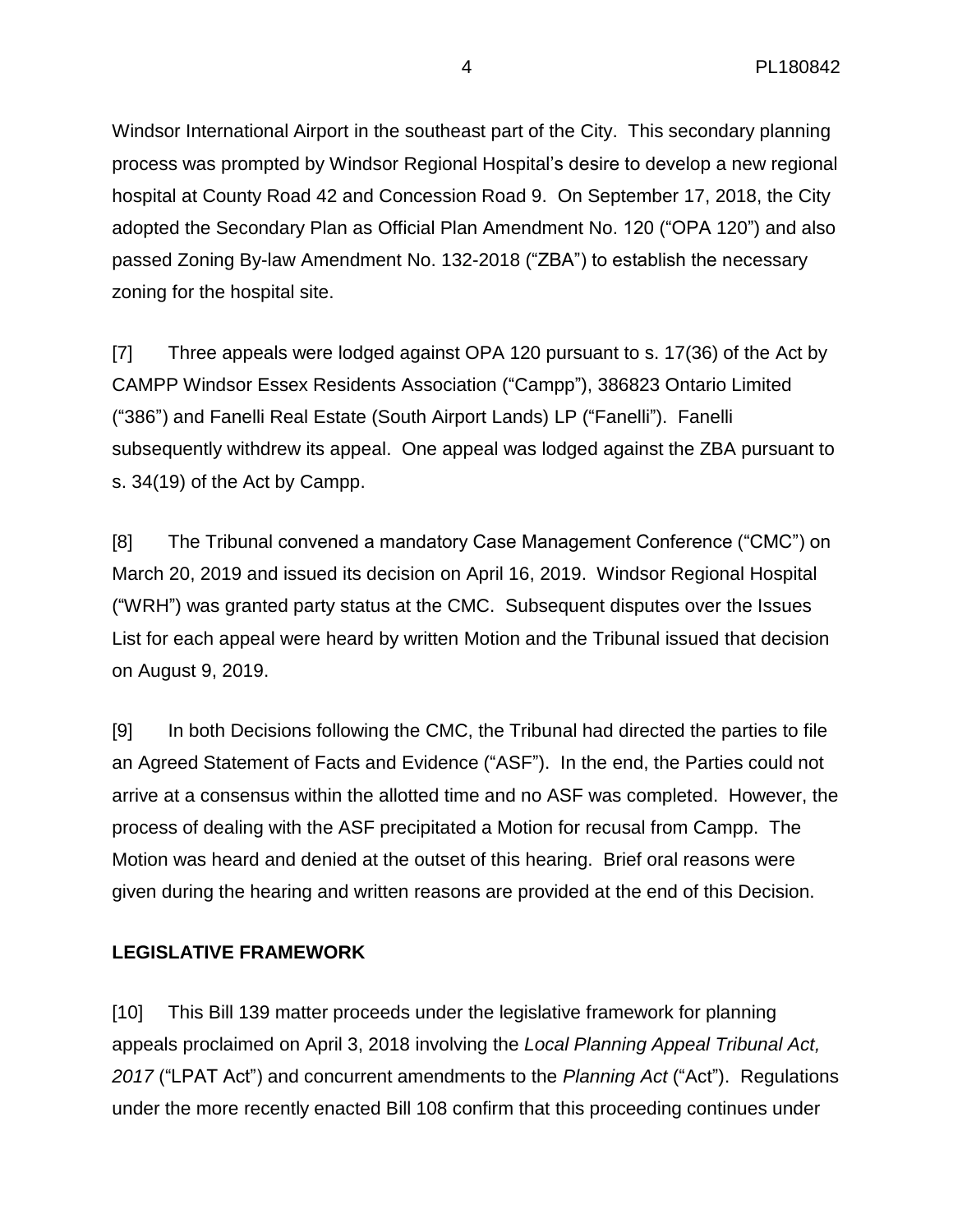the LPAT Act and the *Planning Act* as they read before September 3, 2019.

[11] Section 3(5) of the Act has a longstanding requirement that decisions of a municipality and the Tribunal that affect a planning matter:

- (a) shall be consistent with the policy statements issued under
- subsection (1) that are in effect on the date of the decision; and (b) shall conform with the provincial plans that are in effect on that date, or shall not conflict with them, as the case may be.

[12] In this case, the decisions of the City to adopt OPA 120 and to pass the ZBA must be consistent with the PPS. Under the applicable legislative framework, these consistency and conformity tests are expanded to apply to the appeals.

[13] Section 17(24.0.1) of the Act permits appeals of an adopted OPA only on the basis of consistency and conformity, as follows:

#### **Basis for appeal**

(24.0.1) An appeal under subsection (24) may only be made on the basis that the part of the decision to which the notice of appeal relates is inconsistent with a policy statement issued under subsection 3 (1), fails to conform with or conflicts with a provincial plan or, in the case of the official plan of a lower-tier municipality, fails to conform with the uppertier municipality's official plan.

[14] Similarly, in s. 34(19.0.1) of the Act, appellants are required to address the consistency and conformity tests in an appeal to an adopted ZBA, as follows:

#### **Basis for appeal**

(19.0.1) An appeal under subsection (19) may only be made on the basis that the by-law is inconsistent with a policy statement issued under subsection 3 (1), fails to conform with or conflicts with a provincial plan or fails to conform with an applicable official plan. 2017, c. 23, Sched. 3, s. 10 (5).

[15] Windsor is a single-tier municipality with its own OP. There is no upper-tier OP and no applicable provincial plan. Thus, the sole test for OPA 120 is its consistency with the PPS, and the tests for the ZBA are its consistency with the PPS and its conformity with the City's OP. OPA 120 is an amendment to the OP and, if approved,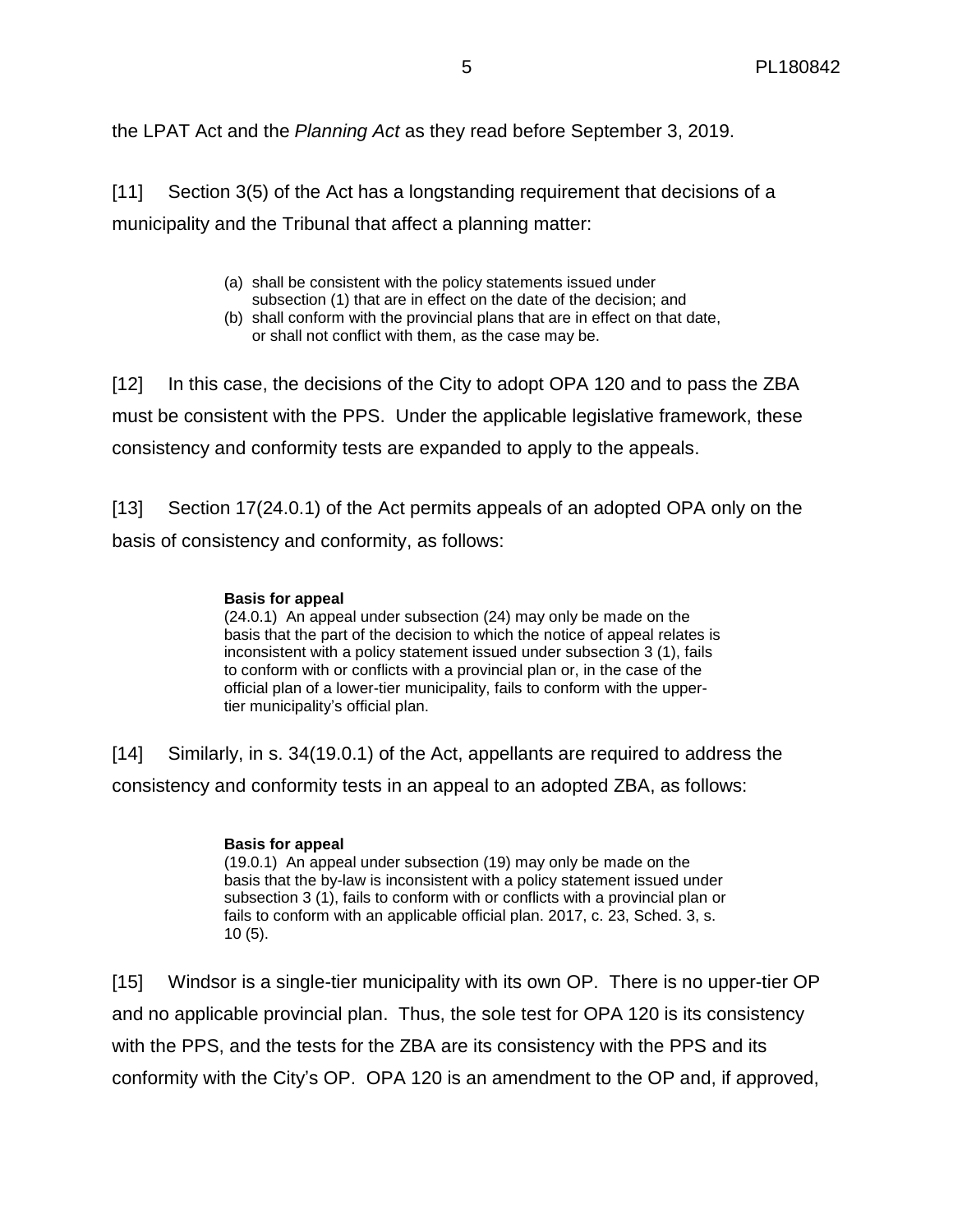becomes part of the OP.

[16] The Tribunal's jurisdiction on the OPA 120 appeals is found in s. 17(49.1) of the Act whereby "the Tribunal shall dismiss the appeal" unless it "determines that a part of a decision … is inconsistent with a policy statement issued under subsection 3(1)" (s. 17(49.3)).

[17] Likewise, the Tribunal's jurisdiction on the ZBA appeal is found in s. 34(26) of the Act whereby "the Tribunal shall dismiss the appeal" unless it "determines that a part of the by-law … is inconsistent with a policy statement issued under subsection 3(1) … or fails to conform with an applicable official plan" (s. 34(26.2)).

[18] In summary, if the Tribunal finds OPA 120 and the ZBA to satisfy the consistency and conformity tests under the Act, the appeals would be dismissed and the City's decision would stand. If the Tribunal finds OPA 120 or the ZBA to not satisfy the consistency and conformity tests, the appeals would be allowed, the instruments would not be approved and would be remitted to the City with an opportunity to make a new decision (s. 17(49.3) and s. 34(26.4)).

[19] While not an explicit test for an OPA or ZBA, s. 2 of the Act assigns an overarching duty to the Tribunal to have regard to matters of provincial interest, as listed in that section, when carrying out its responsibilities under the Act.

[20] At the CMC, the Tribunal established Parties and Participants and marked as Exhibits the documents filed in accordance with the LPAT Act (i.e., enhanced municipal record, appeal records, responding records, WRH party status submission and Participant statements). An oral hearing was held in accordance with the procedures under the LPAT Act. The Tribunal did not request any Party to produce a witness for examination by the Tribunal. This Decision is made on the basis of the written record noted above, the consolidated Issues List, and the Parties' submissions.

[21] In arriving at its Decision, the Tribunal considered the affidavit evidence of the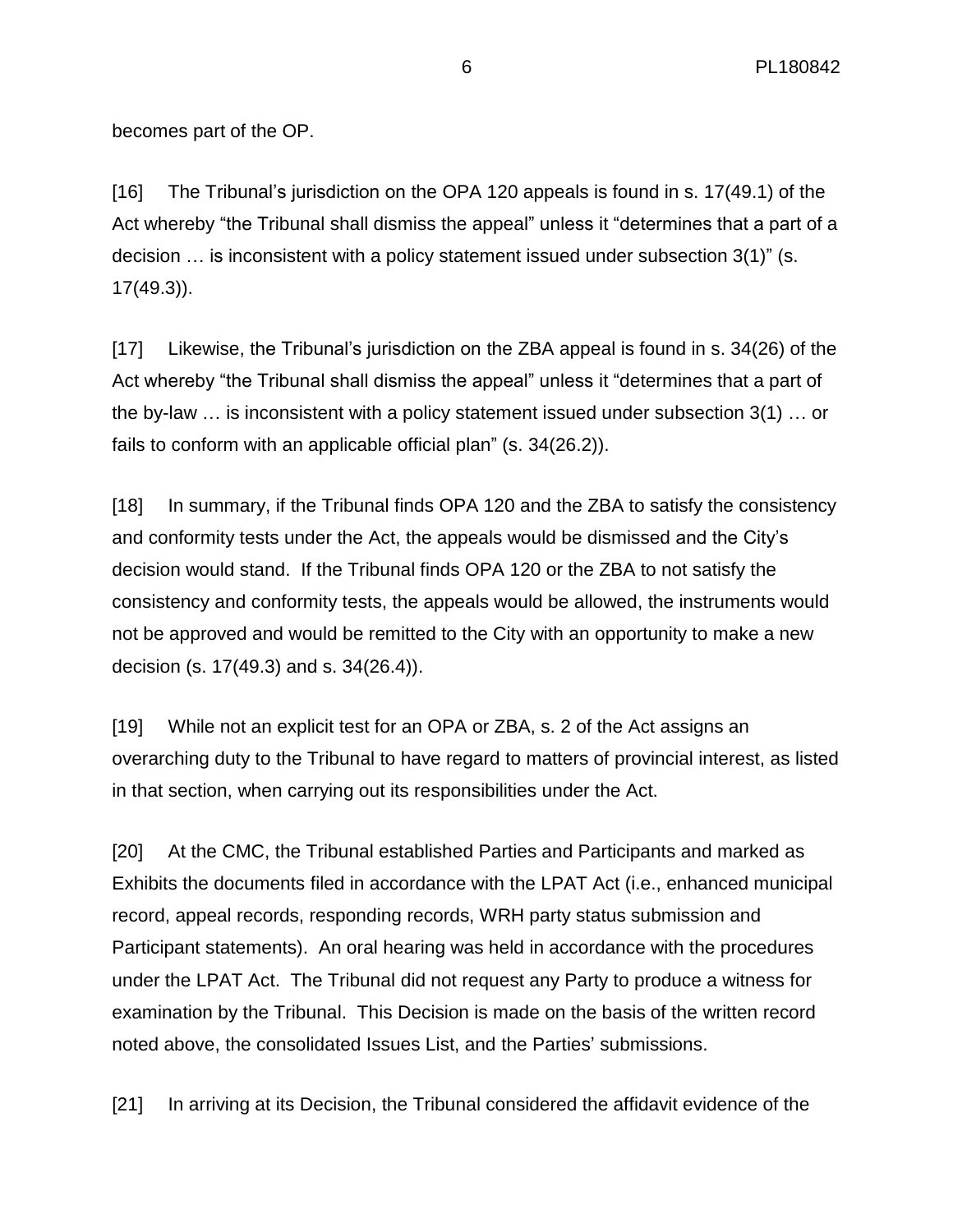experts proffered by the Parties.

[22] Campp submitted an affidavit from Jennifer Keesmaat, Registered Professional Planner ("RPP") in support of its appeals. The City responded with affidavits from City staff Justina Nwaesei, RPP and Michael Cooke, RPP, as well as from Carol Wiebe, consulting planner and Daryl Keleher, consulting RPP and land economist.

[23] 386 submitted an affidavit from Theodore Halwa, consulting RPP, in support of its appeal. The City responded with affidavits from staff Ms. Nwaesei and Mark Winterton, P.Eng, the City's Engineer.

# **PLANNING BACKGROUND**

[24] The planning background to the SP is uncontested and not before the Tribunal. Several planning milestones lead to the passage of this SP.

[25] In 1996, the City began planning for its future growth and that process resulted in the Minister of Municipal Affairs and Housing approving a Boundary Adjustment Agreement in 2002 transferring 2,530 hectares("ha") from the Town of Tecumseh to the City. Because those lands were in agricultural use, the PPS necessitated a Municipal Comprehensive Review ("MCR") to assess the appropriateness of their conversion to future urban uses. Supported by a MCR, the City adopted OPA 60 to bring the new lands into the settlement area of the City. OPA 60 was approved by the Tribunal's predecessor, the Ontario Municipal Board, in 2007.

[26] OPA 60 established various land use designations including future urban and employment areas, and open space and natural heritage designations. Most of the OPA 60 area, including the area encompassed by this SP, was identified as Agricultural Transition Area where "development in this area will be subject to the completion of Secondary Plans and the availability of municipal servicing and infrastructure" (OP s. 1.23).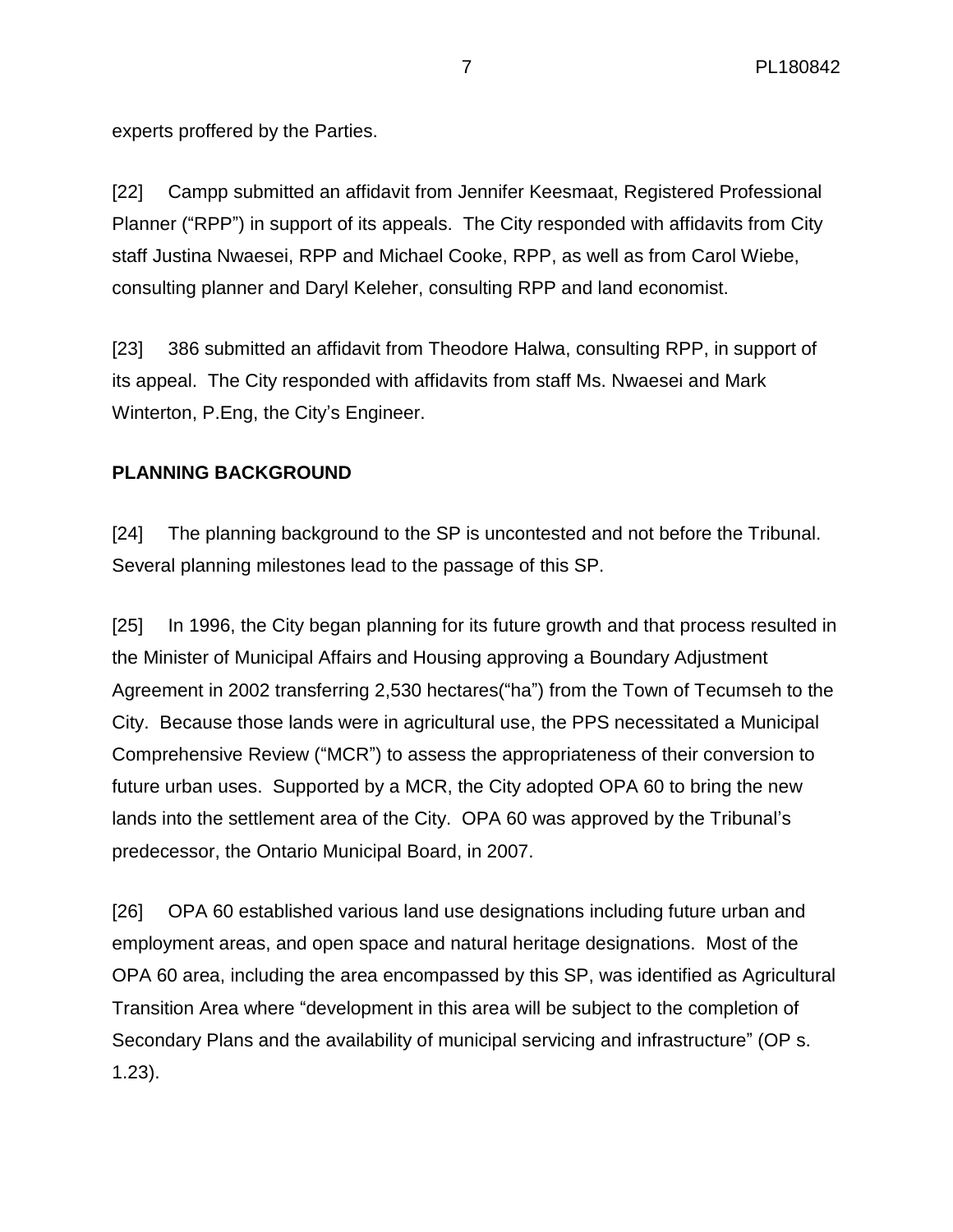[27] Two implementing OPAs predate the current SP within the OPA 60 settlement area. The East Pelton Secondary Plan was established by OPA 74 in 2010 and by OPA 94 in 2016 for residential, institutional and other land uses to the west of the current SP area.

[28] In preparation for the eventual build-out of the OPA 60 area, the City installed a trunk sanitary sewer to the area in 2011. The City and the Town of Tecumseh completed the Lauzon Parkway—County Road 42 Environmental Assessment ("EA") in 2014 setting out the future arterial roads. The City, with the Essex Region Conservation Authority ("ERCA") and the Town of Tecumseh, is in the process of completing the Upper Little River Watershed Master Drainage and Storm Water Management Plan ("SWM Master Plan") affecting a large area including the southeast part of the City.

## **CAMPP APPEALS**

[29] The Parties address the SP and ZBA together in their arguments with the understanding that the statutory tests are different for the SP than the ZBA. In Campp's oral submissions, it did not argue overtly that the SP must conform with the OP by operation of s. 4.7 of the PPS. However, occasionally in Campp's written submissions and frequently in Ms. Keesmaat's affidavit, the SP is entwined with policies in the OP.

[30] For clarity, the Tribunal does not accept that conformity with the OP is a test for the SP (i.e., an OPA) under s. 17(24.0.1) and s. 17(49.3) of the Act. Section 4.7 of the PPS reinforces that the SP must be consistent with the PPS stating that "the official plan is the most important vehicle for implementation…" The Tribunal accepts that for pragmatic purposes, the SP must fit coherently into the structure of the OP, and for that reason, certain references to OP policies may be relevant. However, the PPS, as a policy statement, cannot be read to expand the basis of a test articulated clearly in legislation.

[31] Campp opposes the SP and ZBA, arguing that insufficient justification exists to support the designation of these 400 ha for development and that many aspects of the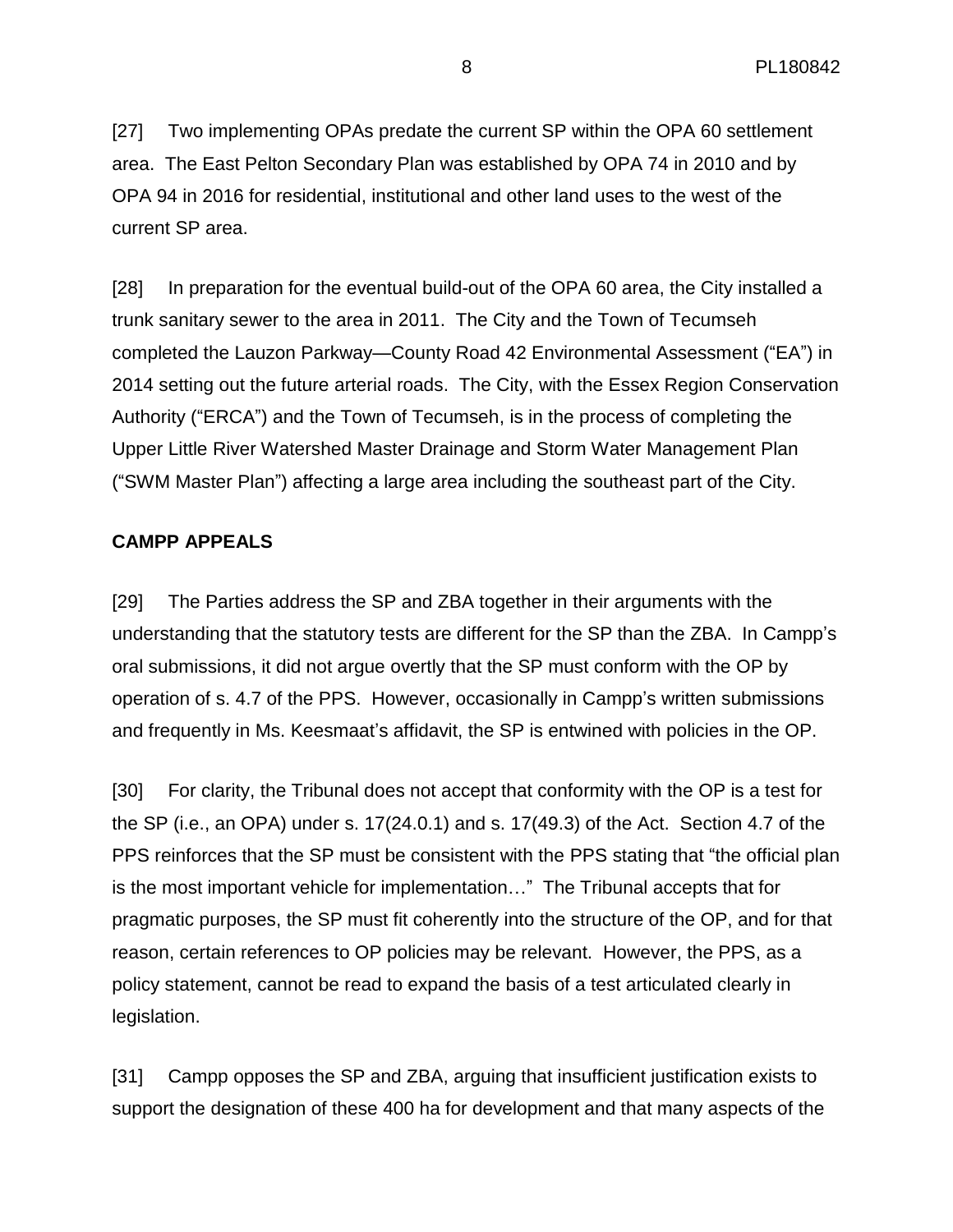SP generally, and the ZBA for the hospital specifically, are inconsistent with the PPS and do not conform with the OP. Campp supports a new hospital but opposes it on the proposed site at the periphery of the City in favour of a more central location. Campp asks the Tribunal to allow the appeal and return OPA 120 and the ZBA to the City for a new decision.

[32] Campp relies on the affidavit of Ms. Keesmaat, whom in turn, adopts and relies upon the positions and analysis of her client in arriving at her conclusions (Exhibit 3, Tab D, para. 20). In so doing, Ms. Keesmaat agrees with the challenges raised by Campp to certain studies of the City or WRH.

[33] The City and WRH request that Campp's appeals be dismissed, arguing that the SP applies to the next logical area to accommodate the City's anticipated growth within the planning horizon set out in the PPS. The SP is a necessary and prescribed method of planning comprehensively for the area based on OPA 60, approved in 2007, which brought into the settlement area of the City lands previously transferred through a boundary adjustment.

[34] The City and WRH cite support in the numerous studies conducted in preparation for WRH's applications and further studies conducted at the City's request and leading to the City's approval of the applications. They rely on the affidavits of RPPs and other experts in support of their position that the SP and ZBA satisfy the legislative tests of consistency and conformity.

# **Consultation**

[35] Campp asserts that the City failed to consult adequately with Indigenous communities in the preparation of the SP and ZBA. Campp acknowledges that it is not alleging a breach of the legal duty to consult that pertains, for example, to the Province of Ontario, but that the City failed to uphold the spirit and intent of the PPS and OP.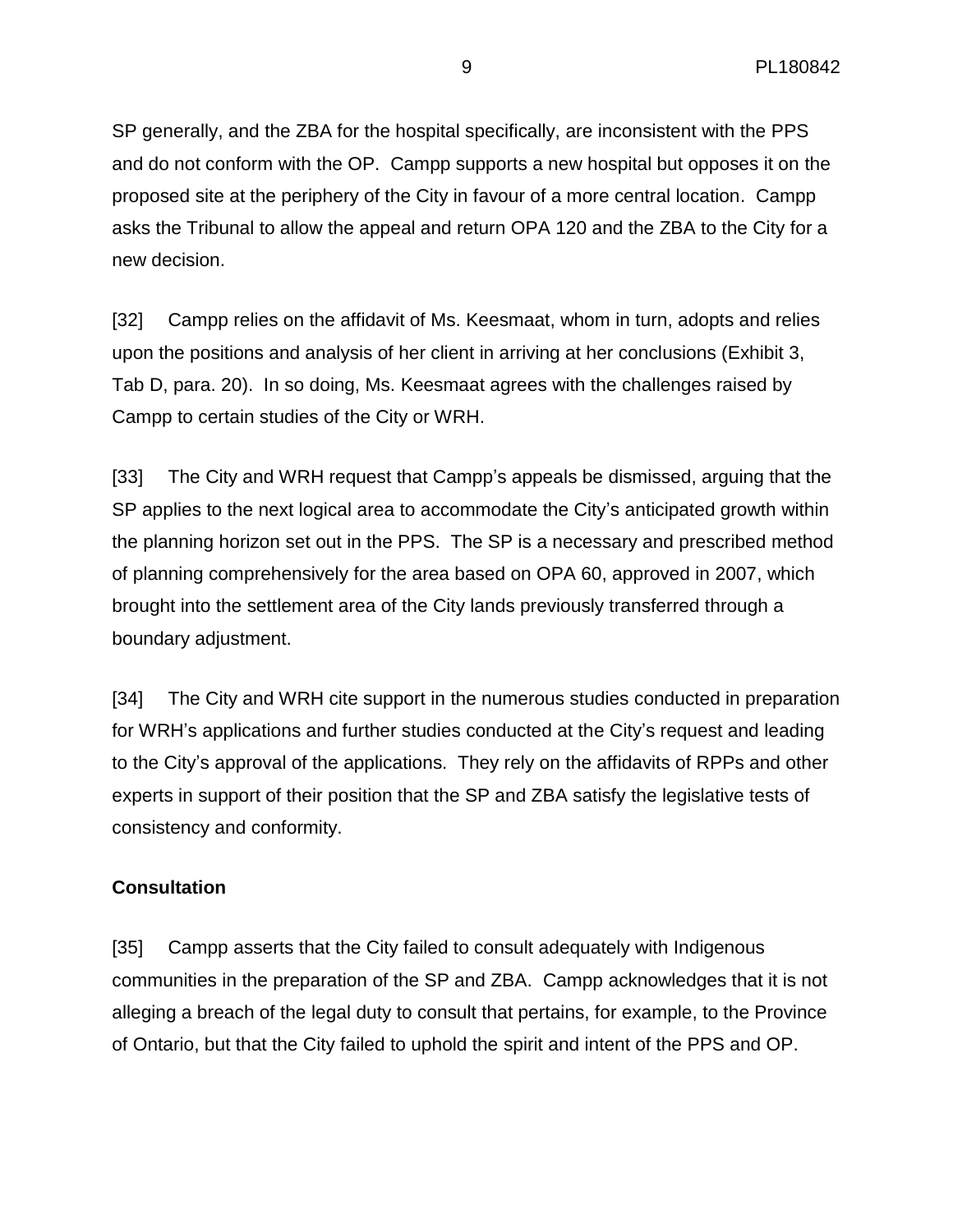[36] The PPS states,

1.2.2 Planning authorities are encouraged to coordinate planning matters with Aboriginal communities.

[37] The OP contains a similar policy:

10.2.1.14 Consultation with First Nations will take place as part of a development application or detailed planning study.

[38] The City and WRH respond that three well-attended public information sessions were notified and convened by WRH before submitting the OPA and ZBA applications. After submission, the City displayed the Applicant's studies and applications on its website, published notice of the public meeting in the Windsor Star newspaper, and held a lengthy public meeting, all in accordance with the Act. The City followed its standard practice of notifying departments, groups and agencies by email, including the Walpole Island First Nation and Caldwell First Nation. When comments were not received from the First Nations, a follow-up email was also sent.

[39] For the reasons that follow, the Tribunal is satisfied that the SP and ZBA are consistent with the PPS and that the ZBA conforms with the OP regarding consultation with Aboriginal communities. As argued by the City and WRH, these applications were highly publicized throughout the City. The hospital planning process was extensive and controversial, and by the time planning applications were made, the record suggests that a full understanding of the proposal was widespread.

[40] Coordination and consultation connote discussion which implies a two-way conversation. The City must take reasonable steps to provide notice but cannot force a party to the table. An interested stakeholder bears some responsibility to respond to an invitation to participate whether that invitation arises from direct email, published notice or general knowledge in the community.

[41] The PPS utilizes verbs carefully and intentionally. Part III of the PPS provides instruction on how to interpret positive directives such as "shall" as compared to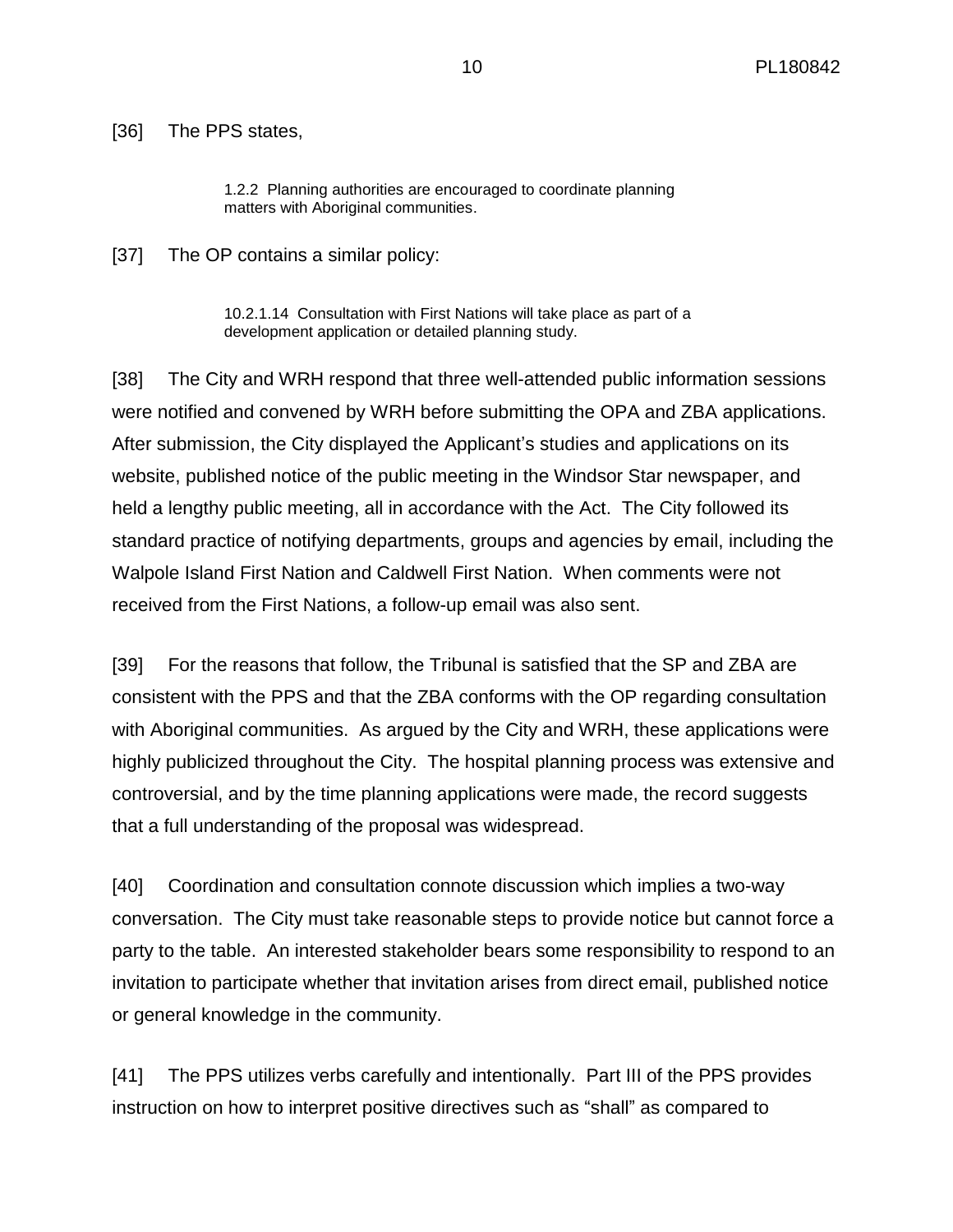enabling or supportive language such as "encourage." The policy in question encourages but does not mandate the coordination of planning matters with Aboriginal communities. The Tribunal finds that, in the circumstances of these community-wide and publicly known issues, the City encouraged full participation of all potential stakeholders. Similarly, through the various channels, the City took reasonable steps to invite First Nations to enter into consultation as contemplated by the OP.

[42] In hindsight, more could have been done to consult local Indigenous communities. Campp raises the Truth and Reconciliation Commission of Canada's directives in support of finding new ways to engage fairly, openly and equally. However, in the case at hand, the statutory requirements for notice were satisfied, and even in the absence of more, the City's efforts at consultation are considered sufficient to satisfy the policies.

[43] Campp also argues that the City failed to satisfy its own OP directives to build consensus (s. 3.2.4.1), respond to community concerns (s. 3.2.4.1) and to communicate effectively (s. 4.2.5.3). The Tribunal does not find these sections of the OP to prevent the approval of this ZBA. These valid civic goals articulate a standard to which the City intends to hold itself. The Tribunal notes that full consensus is rare if not unlikely in any land use matter and that the City's realistic goal is to build consensus, not achieve it. In addition, the Tribunal accepts the opinions of Ms. Nwaesei and Ms. Wiebe that the public notice and processes described above demonstrate effective communication and a responsiveness to input.

#### **Need**

[44] Campp argues that the SP is premature and unnecessary for the City to meet its population and employment projections. To that end, Campp finds fault in the methodology used to calculate the land needs upon which the SP is based.

[45] The City responds that Campp merely raises an apprehension that insufficient need exists and does not provide evidence demonstrating that the studies are in error.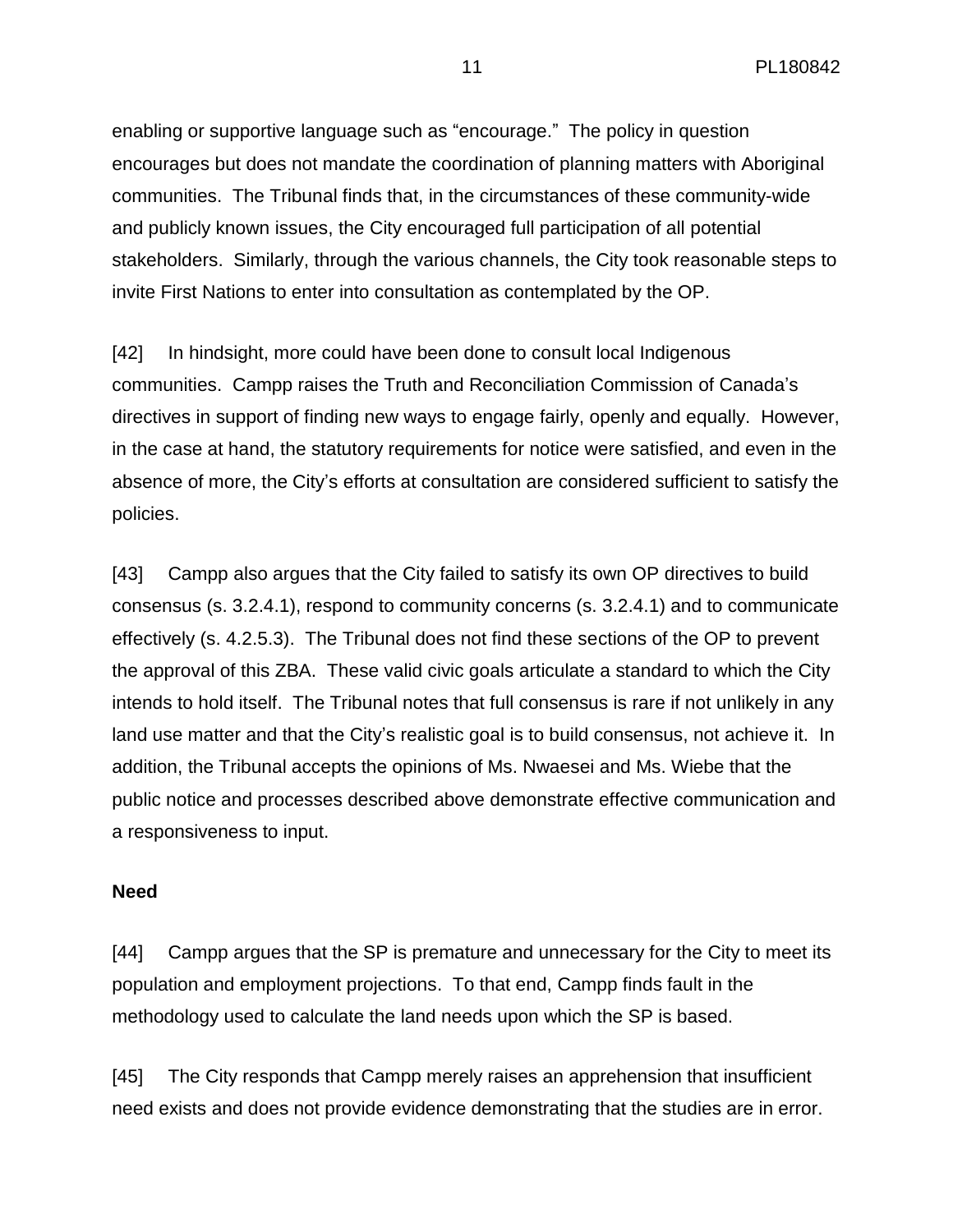WRH suggests that Campp continues to fundamentally misunderstand the data even after all of their questions were answered by the appropriate experts.

[46] The PPS requires that:

1.1.2 Sufficient land shall be made available to accommodate an appropriate range and mix of land uses to meet projected needs for a time horizon of up to 20 years. …

Within *settlement areas*, sufficient land shall be made available through *intensification* and *redevelopment* and, if necessary, *designated growth areas*.

[47] The growth management analysis justifying the need for residential and employment land in the SP is documented clearly in the Background Report (EMR p. 1193 - 1203) and need not be repeated here. It accounts for a slowing of population growth, allocates housing and employment demand to existing designated properties first, assigns a further 10% of units through intensification across the City, imposes a higher housing density in the SP area than is typical for the City, and delays estimated employment projections by five years.

[48] Perhaps owing to the above efforts to not over-estimate anticipated land needs, a peer review of the land needs study found the land estimates to be understated. For the residential calculation, after accounting for updated population data and more precise household sizes, Mr. Keleher concludes that an additional 100 ha will be required above the study's estimate of 133 ha. For employment land, Mr. Keleher arrives at an estimated need 30 ha higher than the 143 ha accounted for in the SP area.

[49] No apprehensions are raised by the peer review of the land needs study as to the justification for the residential and employment areas in the SP. On the contrary, the review suggests that more land is warranted within the 2036 horizon, with the implication that the SP area could have been larger. The peer review concludes that the land needs study understates the required land needs, but also concludes that the analysis properly follows the provincial guidelines and represents a reasonable approach in support of the SP.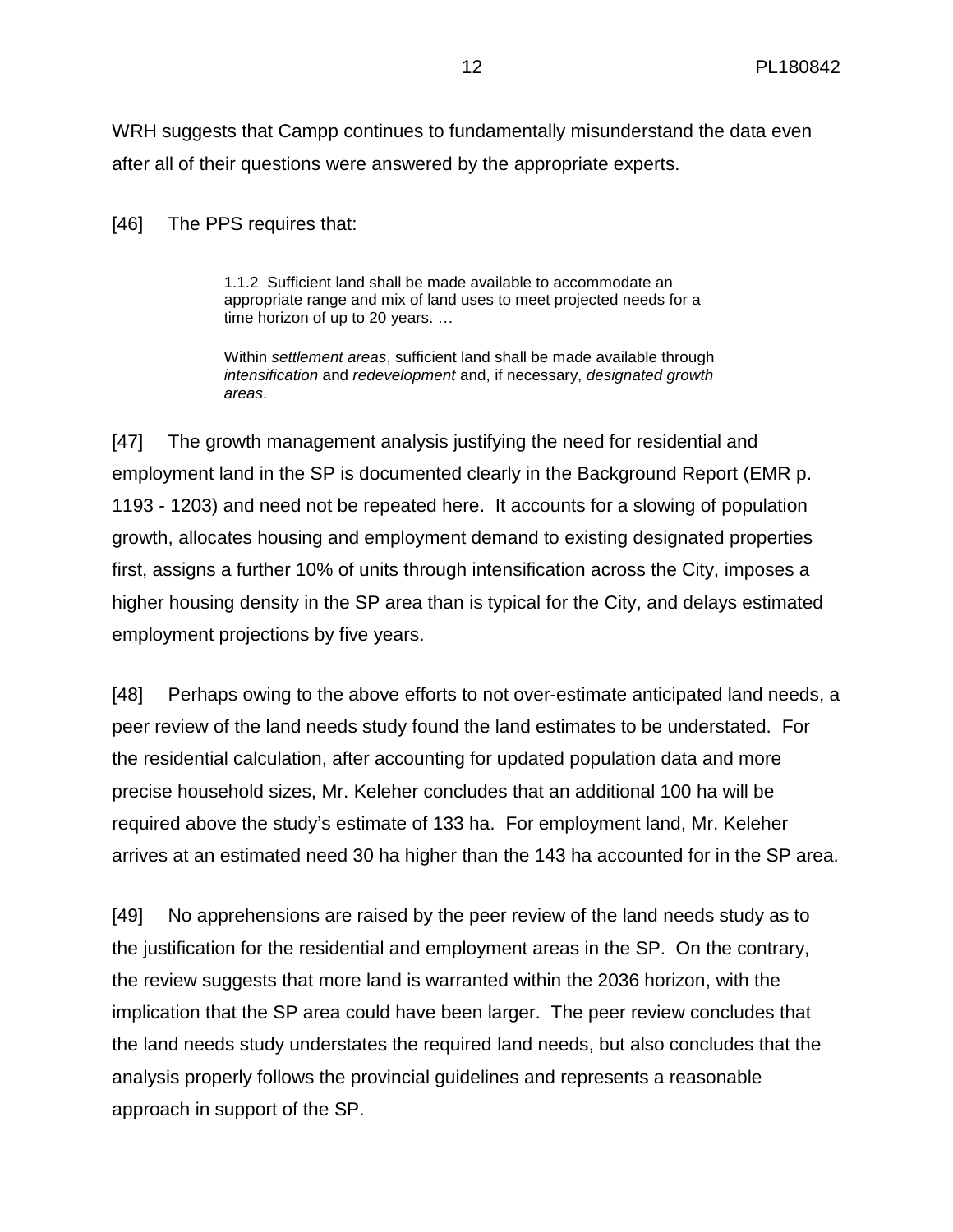[50] The Tribunal finds that the needs analysis required by the PPS is met by the thorough study, robust peer critique and conservative results. The area for residential and employment uses is found to be reasonable especially given its likelihood to underrepresent the potential demand. The Tribunal finds no evidence to support Campp's assertion that the projections and land needs calculations are flawed. Based on the record, the Tribunal cannot reconcile the opinions of Ms. Keesmaat related to the forecasts and land needs with the thoroughly substantiated studies provided by WRH and accepted by the City.

[51] If there is any doubt remaining, the Tribunal reduces the issue to the following points. Roughly half of the demand for new housing derives from population growth; the other half derives from the decline in household size. A total estimate of 6,900 new dwelling units are required by 2036. Roughly half of these new units are expected to be accommodated through infilling and intensification; the other half remain to be accommodated within the SP area. Similarly, for projected employment land needs, roughly two-thirds are attributed to existing properties, including brownfields; one-third remain to be accommodated within the SP area. All details aside, these allocations represent a reasonable approach consistent with the PPS when planning for a growing City.

#### **Location and Design**

[52] Campp cites several PPS policies in support of its contention that the SP location and design are inefficient, car dependent, not transit supportive, costly to service, and contrary to supporting the downtown. Similar arguments are ascribed to the ZBA with an emphasis on downtown viability, brownfields redevelopment and accessibility.

[53] The City responds that the SP is a comprehensive plan for the next logical phase of the City's development where compact form, a mix of land uses, and multiple modes of transportation are supported. With reference to the ZBA, WRH emphasizes that the existing hospital sites in the City will be repurposed for various medical services as part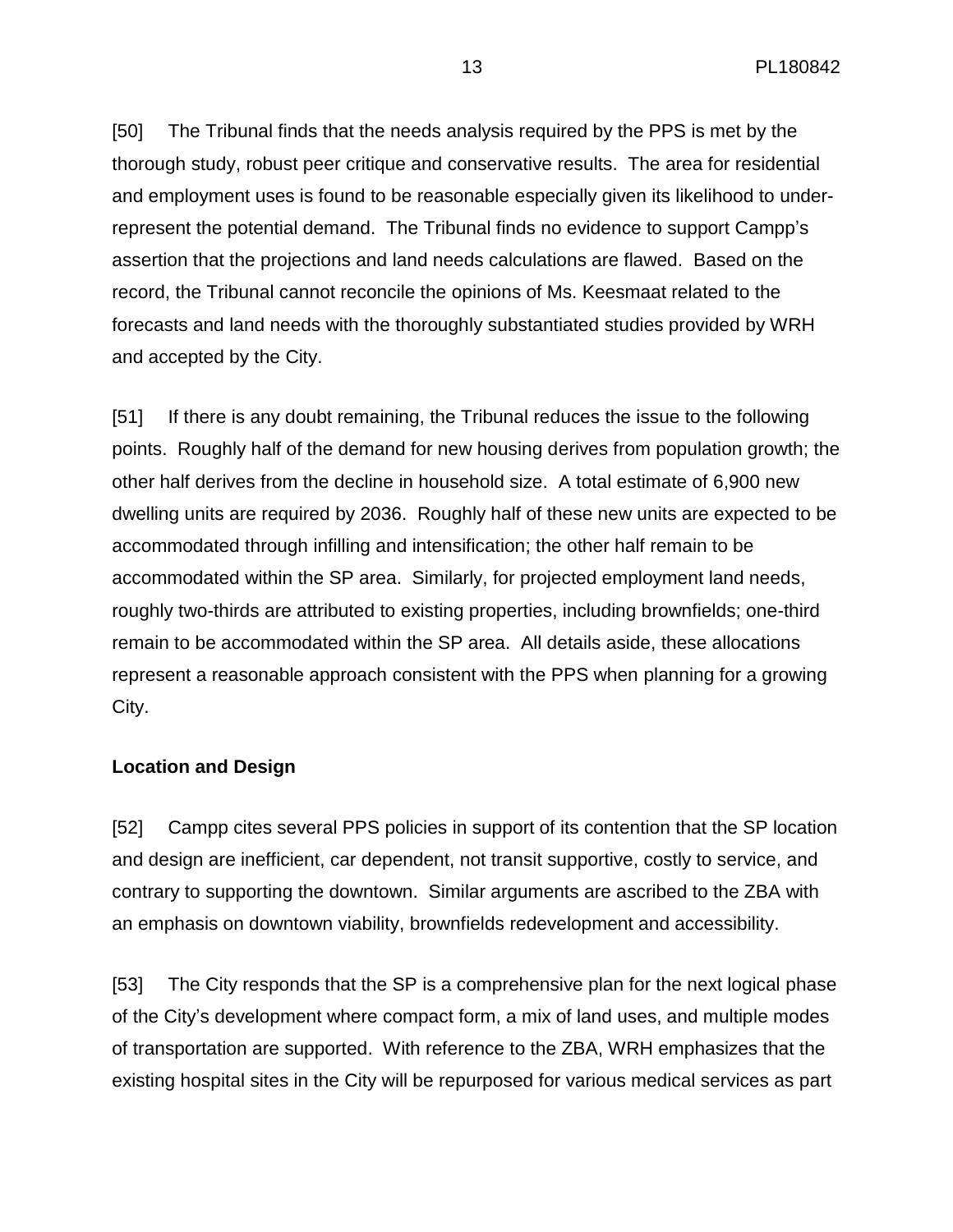#### of the Windsor-Essex Hospitals System ("WEHS").

#### [54] The following sections of the PPS are the focus of these issues.

- 1.1.1 Healthy, liveable and safe communities are sustained by:
	- a) promoting efficient development and land use patterns which sustain the financial well-being of the Province and municipalities over the long term;
	- b) accommodating an appropriate range and mix of residential ..., employment …, institutional … and other uses to meet long-term needs;
	- c) avoiding development and land use patterns which may cause environmental or public health and safety concerns;
	- d) …
	- e) promoting cost-effective development patterns and standards to minimize land consumption and servicing costs;
	- f) improving accessibility for persons with disabilities and older persons by identifying, preventing and removing land use barriers which restrict their full participation in society;
	- g) ensuring that necessary infrastructure … and *public service facilities* are or will be available to meet current and projected needs; and
	- h) promoting development and land use patterns that … consider the impacts of a changing climate.
- 1.1.3.2 Land use patterns within *settlement areas* shall be based on:

a) densities and a mix of land uses which:

1. efficiently use land and resources;

2. are appropriate for, and efficiently use, the *infrastructure* and *public service facilities* which are planned or available, and avoid the need for their unjustified and/or uneconomical expansion; 3. minimize negative impacts to air quality and climate change, and promote energy efficiency;

4. support *active transportation*;

5. are transit-supportive, where transit is planned, exists or may be developed; and

b) a range of uses and opportunities for intensification and redevelopment …

1.2.3 Planning authorities should coordinate emergency management and other economic, environmental and social planning considerations to support efficient and resilient communities.

1.6.3 Before consideration is given to developing new *infrastructure* and *public service facilities*: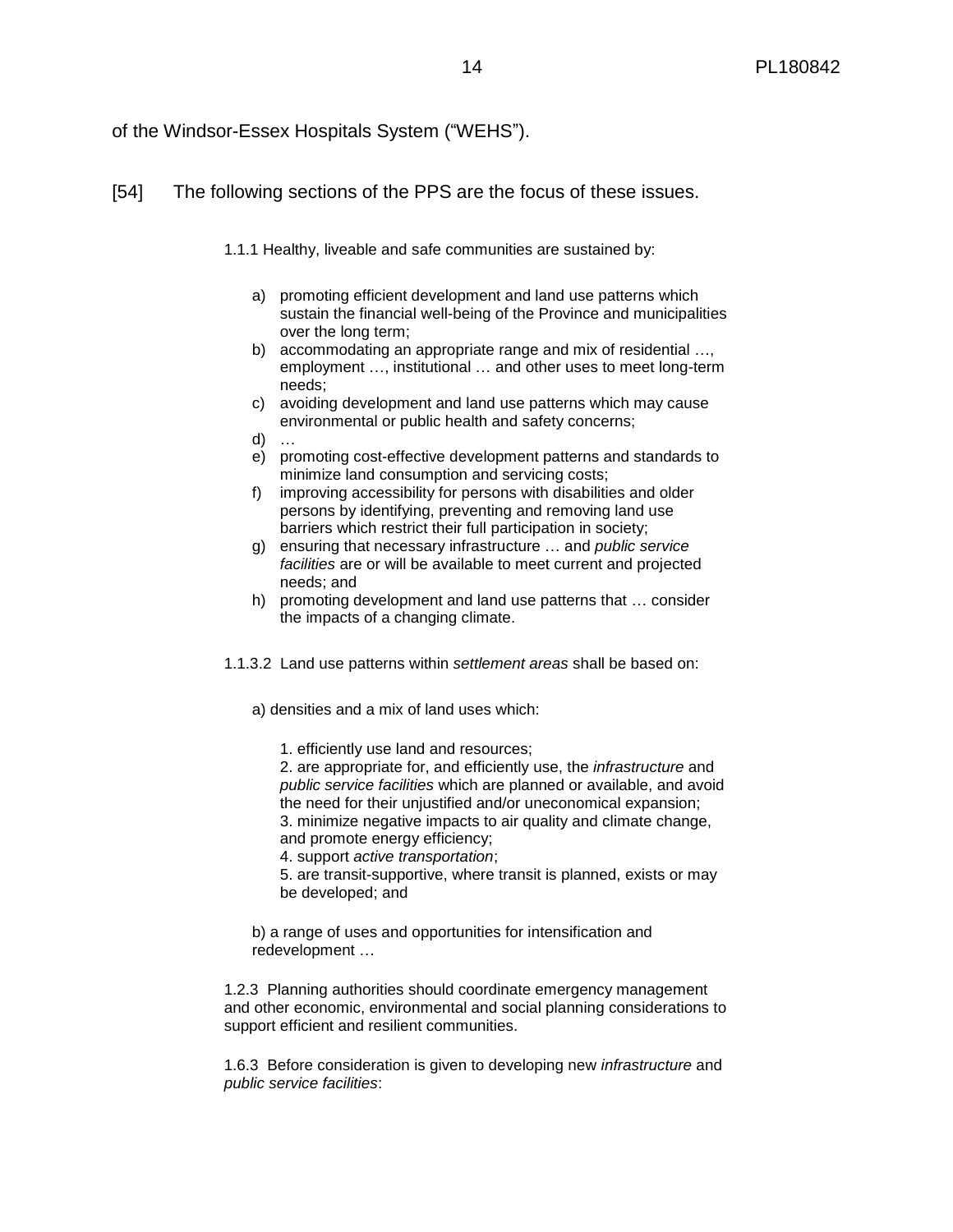a) the use of existing *infrastructure* and *public service facilities* should be optimized; and

b) opportunities for adaptive re-use should be considered, wherever feasible.

1.6.4. *Infrastructure* and *public service facilities* should be strategically located to support the effective and efficient delivery of emergency management services.

1.7.1 Long-term economic prosperity should be supported by: …

c) maintaining and, where possible, enhancing the vitality and viability of downtowns and mainstreets;

…

e) promoting the redevelopment of *brownfield sites*;

[55] Ms. Keesmaat opines that "directing growth to existing serviced areas prior to building new infrastructure is the foundation of the responsible use of land in the PPS." She considers the SP to "not support compact growth or a movement towards a more balanced transportation system where walking, cycling and transit are designed as foundational to the City of Windsor's movement systems." Further, Ms. Keesmaat opines that removing the hospital from the city centre weakens the downtown as a major economic centre.

[56] In response, Ms. Nwaesei opines that the City must accommodate all land uses to meet projected needs and that the SP, located within the City's settlement boundary, provides for a compact community with an integrated transportation system including transit and active transportation. Ms. Wiebe describes the various health care services and associated employment that will remain in the downtown as planned by the WEHS and considers that the planned health care reinvestments in the City centre, along with other businesses, cultural venues, government offices and entertainment uses, will maintain the downtown as the focus of cultural, social and economic activities.

[57] The Tribunal finds that the SP is consistent with the PPS. It comprehensively plans for the City's growth, as justified by the needs analysis reviewed above, and provides for a mix of uses, densities, modes of transport, and a fiscally responsible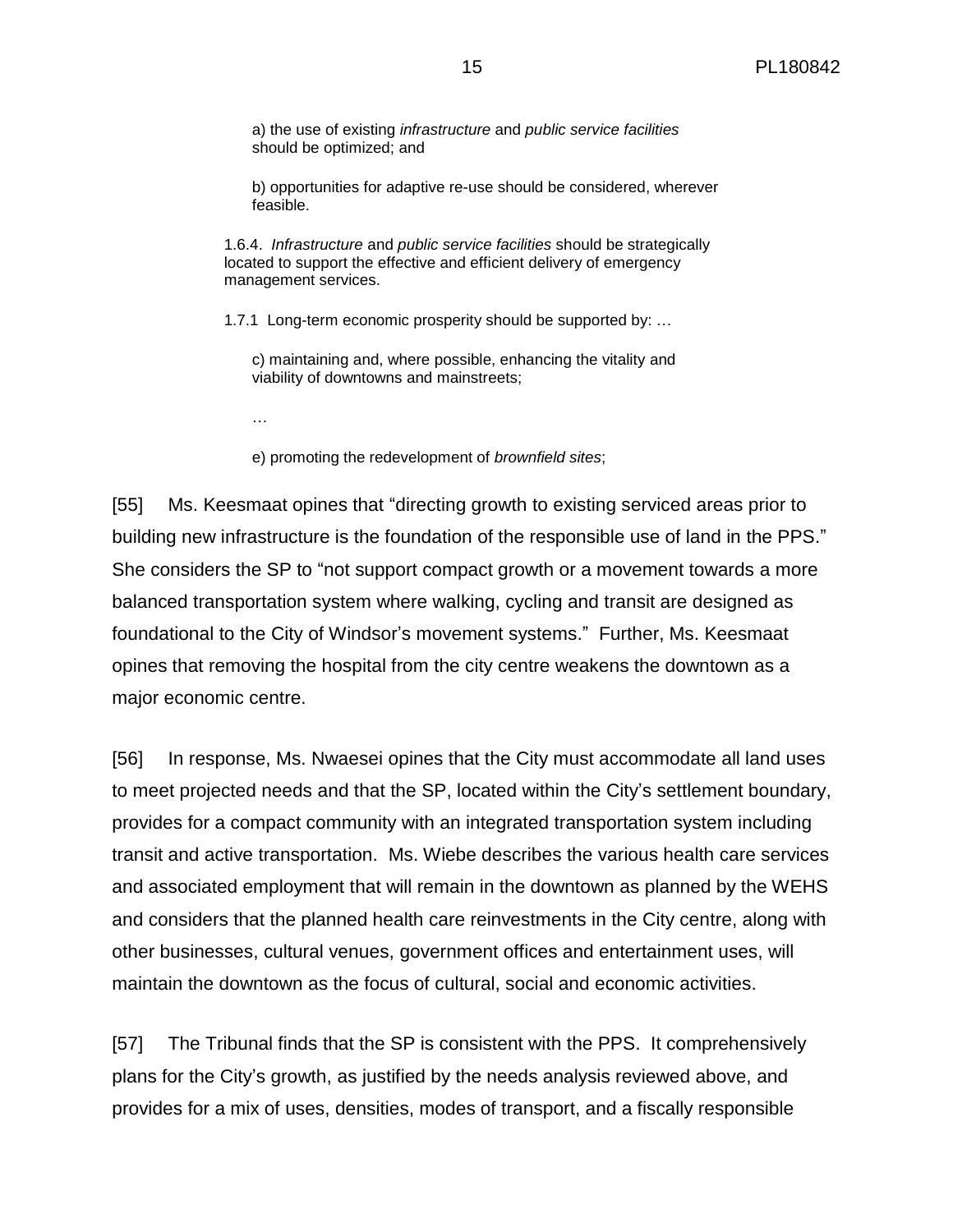approach to the phasing and costs of municipal services, from transit to greenspace to storm water management. The supporting studies respect the notion of optimizing existing infrastructure by allocating anticipated growth to developable parcels of land within the built-up areas of the City, including brownfields. The Tribunal agrees with Ms. Nwaesei that the PPS does not prioritize brownfields redevelopment over greenfields. In this case, both are required to meet the land needs for residential and employment uses in the City over the planning period to 2036.

[58] The Tribunal finds the ZBA for the new hospital location to be consistent with the PPS and to conform with the OP. There is little doubt that a new hospital located somewhere centrally in the City might also be found to satisfy the policies of the PPS and the OP. Nevertheless, an alternative site for the hospital is not before the Tribunal. The potentiality of a better site must not factor into the Tribunal's analysis. The task of the Tribunal is to determine on the evidence whether the ZBA permitting a hospital in the proposed location is consistent with the PPS and in conformity with the OP. WRH accurately identifies this subtle difference:

> The question of site selection is not part of the appeal test the Tribunal must consider, nor is the question of how best to deliver health care services a land use planning issue. The Planning Applications did not seek approval for the proposed hospital location. Rather they sought approval for the implementing land use policies and regulations that arise from the decision to locate the New Regional Hospital at this location. (WRH Outline of Oral Submissions, para. 23)

[59] The City's support for the WRH proposal responds to the PPS requirement to provide for public service facilities to meet current and projected needs. Although build out will take time, its location within a planned area of the City will be adjacent to residential and commercial areas accessible by walking, cycling and transit. The planned transit services to the hospital will ensure access for those persons from a distance who cannot or choose not to drive. Area road connections and improvements have been planned through separate EA approvals which also include provisions for active modes of travel. In support of downtown employment and services, the existing hospital sites in or closer to the City centre are planned for adaptive re-use, including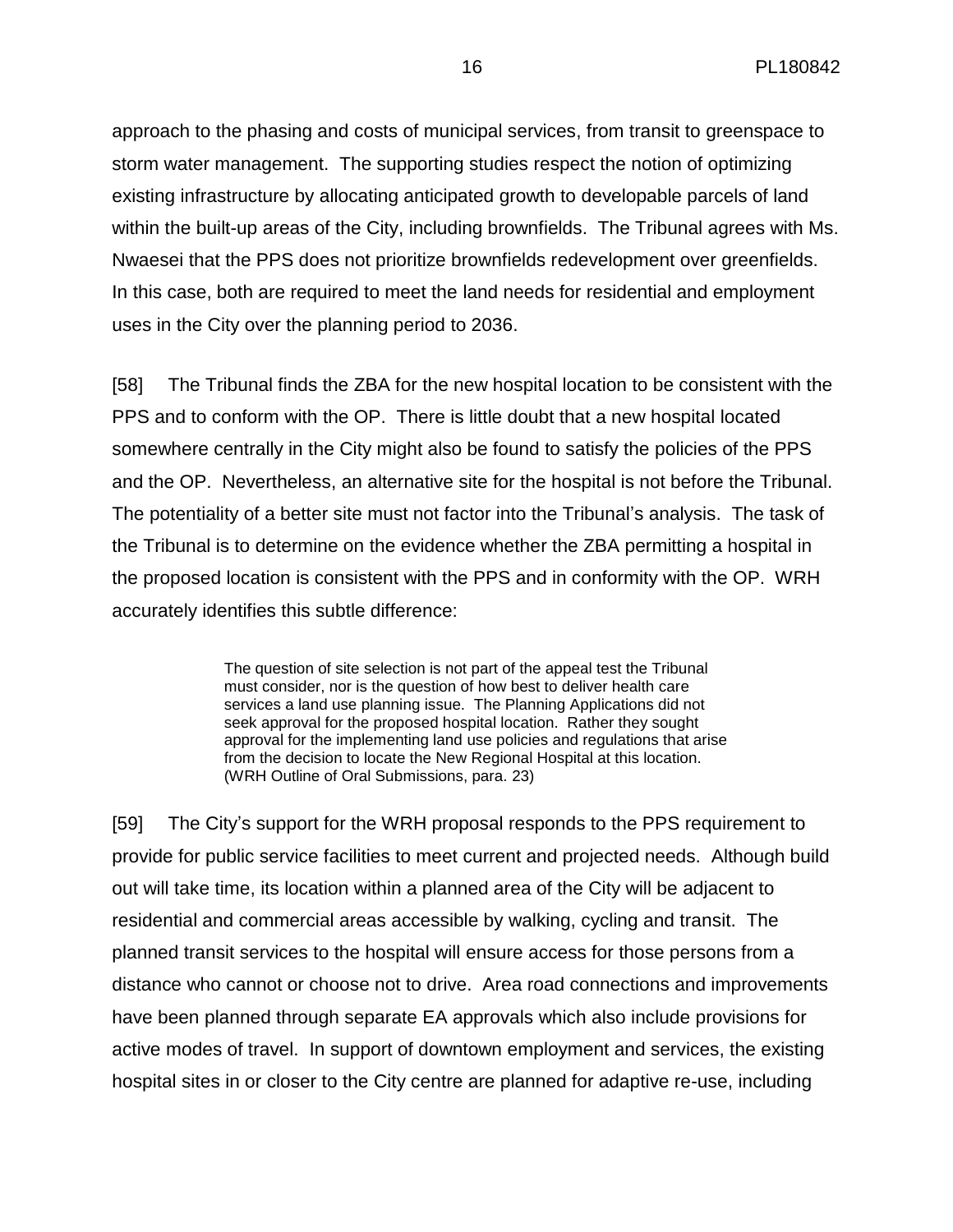the provision of numerous health care services guided by the region-wide WEHS plan.

[60] The OP reflects many of the same planning themes as the PPS, albeit with a necessarily specific Windsor lens. Many of the issues above apply equally to the ZBA's conformity with the OP. The main additional ZBA issues raised by Campp are examined next.

[61] The OP encourages emergency services in close proximity to where people live (s. 4.2.7.3) and seeks to integrate institutions within the City's neighbourhoods. Campp argues that the ZBA fails to achieve both of these intentions. The Tribunal concurs with Ms. Wiebe's response that emergency services include fire, police, ambulance and other services, as well as an acute care hospital, and that it is not possible for every service to be in close proximity to all residents. The proposed site will provide service to all residents whether nearby, across the City or in the outlying areas served by the WEHS. Again, the hospital site is part of a comprehensively planned growth area of the City that will be connected to adjacent residential, commercial, business park and natural areas.

#### **Mobility**

[62] Campp raises several issues of mobility, including distance, transit, accessibility, active transportation (e.g., walking, cycling) and vehicle trips. Ms. Keesmaat considers the sum of the PPS and OP directions to unequivocally support a downtown location for the new hospital. Conversely, the City's affiants consider the proposed site, as an anchor and major activity node in the SP, to satisfy all of the locational and design policies related to mobility.

[63] Several PPS policies are applicable to this SP and ZBA regarding mobility:

1.6.7.1 *Transportation systems* should be provided which are safe, energy efficient, facilitate the movement of people and goods, and are appropriate to address projected needs.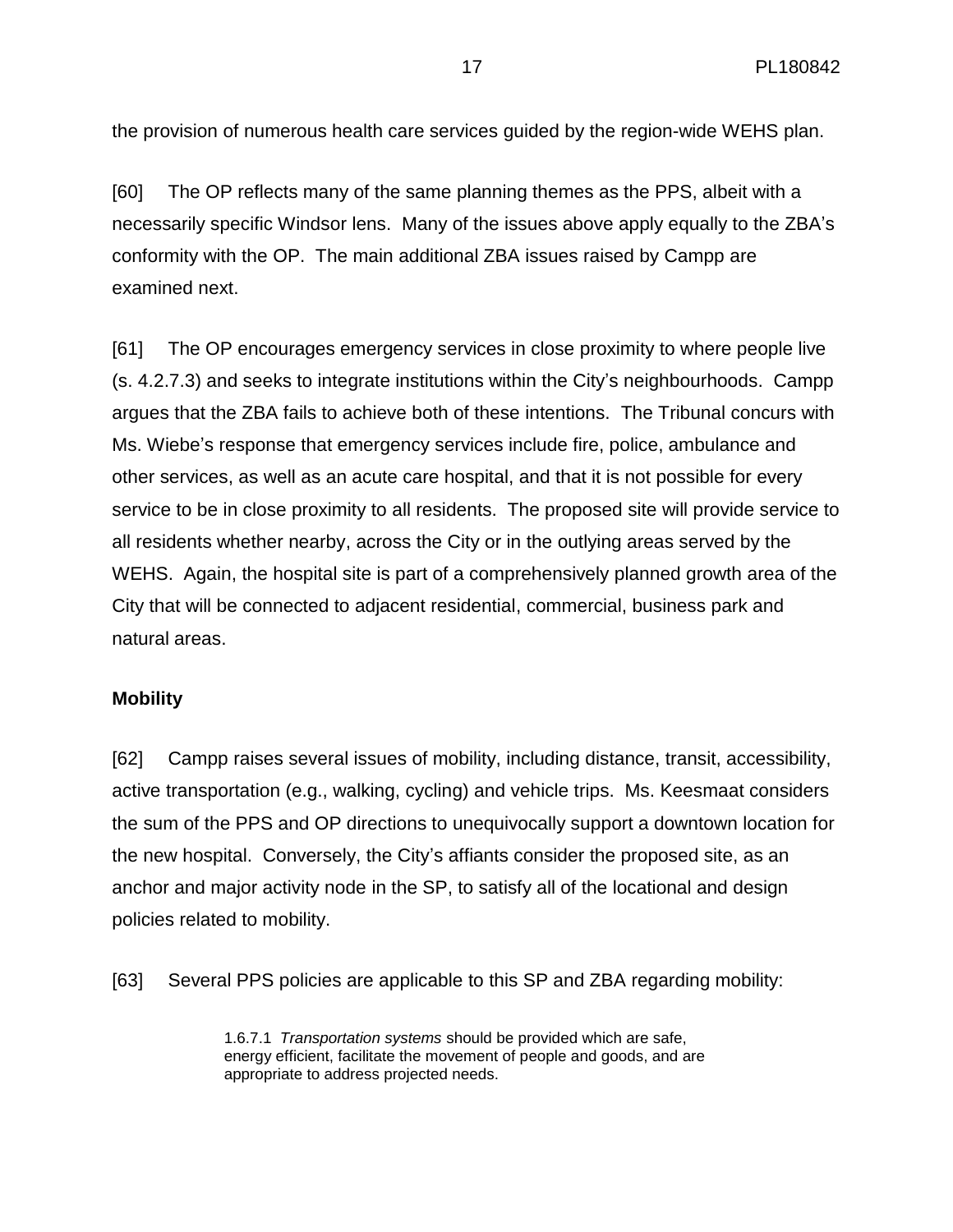1.6.7.4 A land use pattern, density and mix of uses should be promoted that minimize the length and number of vehicle trips and support current and future use of transit and *active transportation*.

1.6.7.5 Transportation and land use considerations shall be integrated at all stages of the planning process.

1.8.1 Planning authorities shall support energy conservation and efficiency, improved air quality, reduced greenhouse gas emissions, and climate change adaptation through land use and development patterns which:

a) promote compact form and a structure of nodes and corridors;

b) promote the use of *active transportation* and transit in and between residential, employment (including commercial and industrial) and institutional uses and other areas;

c) focus major employment, commercial and other travel-intensive land uses on sites which are well served by transit where this exists or is to be developed, or designing these to facilitate the establishment of transit in the future;

…

e) improve the mix of employment and housing uses to shorten commute journeys and decrease transportation congestion;

#### [64] Complementary policies can be found in the OP pertaining to the ZBA:

3.2.3.1 Windsor will work toward achieving a sustainable transportation system where all modes of transportation can play a more balanced role. The creation of mixed use and employment centres will allow businesses and services to be closer to homes and allow greater opportunities for walking, cycling and transit.

6.6.1.2 To ensure that all institutional uses are strategically located within Windsor to be both accessible and act as neighbourhood focal points.

[65] The OP also calls for walkable neighbourhood centres serving the daily needs of residents (s. 4.2.1.6 and s. 4.2.3.2), integrating institutions within neighbourhoods (s. 6.1.6) and providing separated pedestrian and cycling access that is safe and convenient (s. 6.6.2.5(d)) as well as public transportation (s. 6.6.2.5(e)). Similar themes are found in the transportation policies (s. 7.2.2.21, s. 7.2.2.25 and s. 7.2.5.2).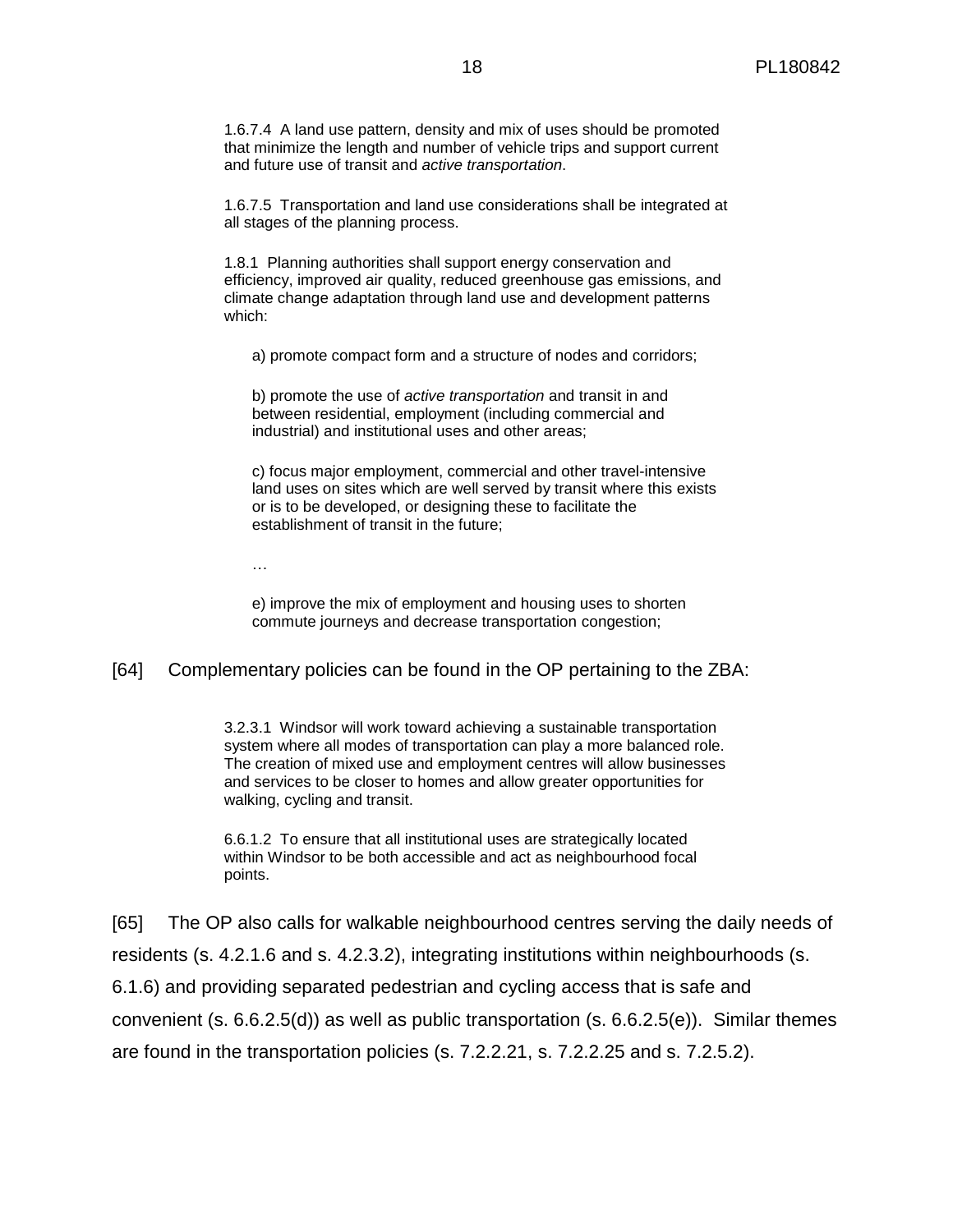[66] The Tribunal notes that many of the above policies are future oriented, with references to projected needs, the future use of transit, and working towards a more balanced transportation system. They account for the necessary time to plan and implement improvements to the transportation system.

[67] A reading of the SP demonstrates that the full range of transportation options are promoted at every opportunity. Mixed uses and densities will support public transportation (s. 8.2.4). Guideline plans for each phase of development with the SP area will address transportation, including trails and cycling routes (s. 8.3.1.7(f) and s. 8.5.2.6). Mixed use areas will support public transit, walking and cycling (s. 8.4.5.1.5).

[68] The SP has been prepared in step with transportation planning. EAs have been completed for roads serving the SP area as well as the larger area of OPA 60. Provisions and plans have been made to ensure that transit and active forms of transportation are incorporated into the build-out of the SP area.

[69] Campp raises a probing question: how can a new hospital 13 kilometres from the City centre satisfy the locational aspects of mobility? Compared to the two existing hospital sites, Campp calculates the new site to generate, on average, a 27% increase in travel distance.

[70] The City responds that the transportation impacts of any major activity node in the City, wherever they may be located, are similar whether the use is a major industry or a regional institutional facility. The City emphasizes that a Regional Employment Centre was already identified within the area of this SP by OPA 60, and that OPA 120 now also identifies the proposed hospital site as a Regional Institution Centre on Schedule J, Urban Structure Plan in the OP. The hospital is intended to anchor this regional employment node and will be serviced and accessible by roads, trails and transit.

[71] As indicated earlier, the Tribunal is not charged with comparing one hospital site to another or comparing the existing hospital sites to the proposed site. Campp raises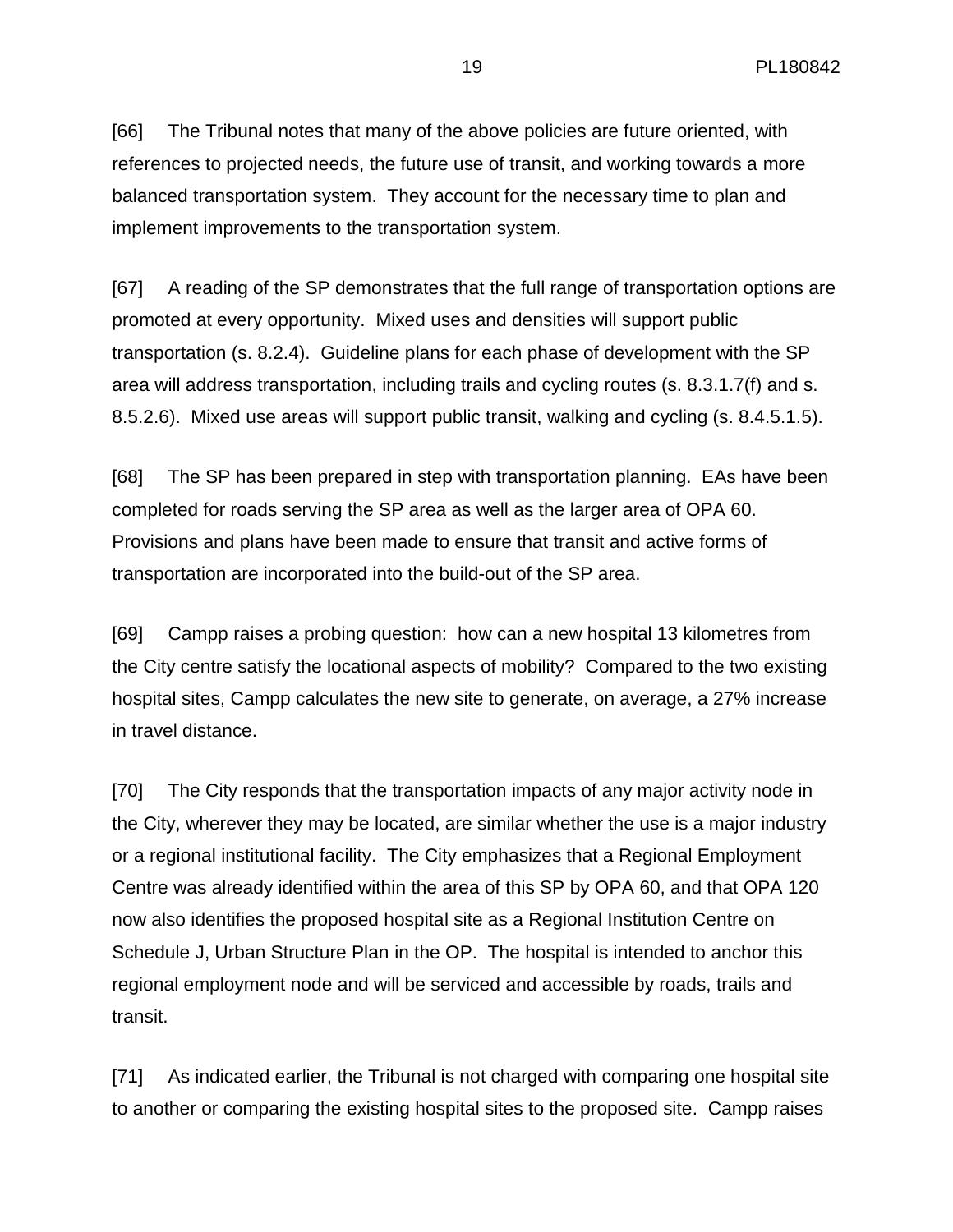valid questions relevant to the health services planning exercises that predate these planning applications, and its questions have no doubt contributed to a thorough analysis of how best to accommodate the region's health care needs. The Tribunal's focus is the SP, including a site designated as Major Institutional, and an implementing ZBA for the hospital, and whether these planning instruments meet the consistency and conformity tests of the Act.

[72] Ideally, all large services and facilities might be located in the centre of an urban area. A downtown, university, hospital or manufacturing facility, all located at the geographic centre, would minimize the total travel distance of all residents to those facilities. In the actual and gradual evolution of a city, such ideals are not practical or possible. Like many cities, Windsor's own downtown is not centred in the City. It has grown from its river-side location at the north limit of the City. For the SP area, mobility and accessibility are addressed by the City's policy commitment to servicing the hospital site with public transit and by its integration with existing and future neighbourhoods, business areas and transportation corridors.

[73] While not a test under the Act, the SP is found to conform with the structure of the OP in respect of it containing both a Regional Institutional Centre and a Regional Employment Centre as contemplated by the OP (s. 3.3.1.2). The ZBA similarly conforms with the OP.

## **Infrastructure**

[74] Campp contends that servicing a new part of the City is not cost-effective and that the hospital location is at risk of flooding. In rebuttal, the City and WRH reference the financial studies completed and the SWM Master Plan work underway for the OPA 60 area including the SP area and the hospital location.

[75] The relevant PPS policies are noted below, and similar directions are found in the OP's Infrastructure policies (s. 7.3).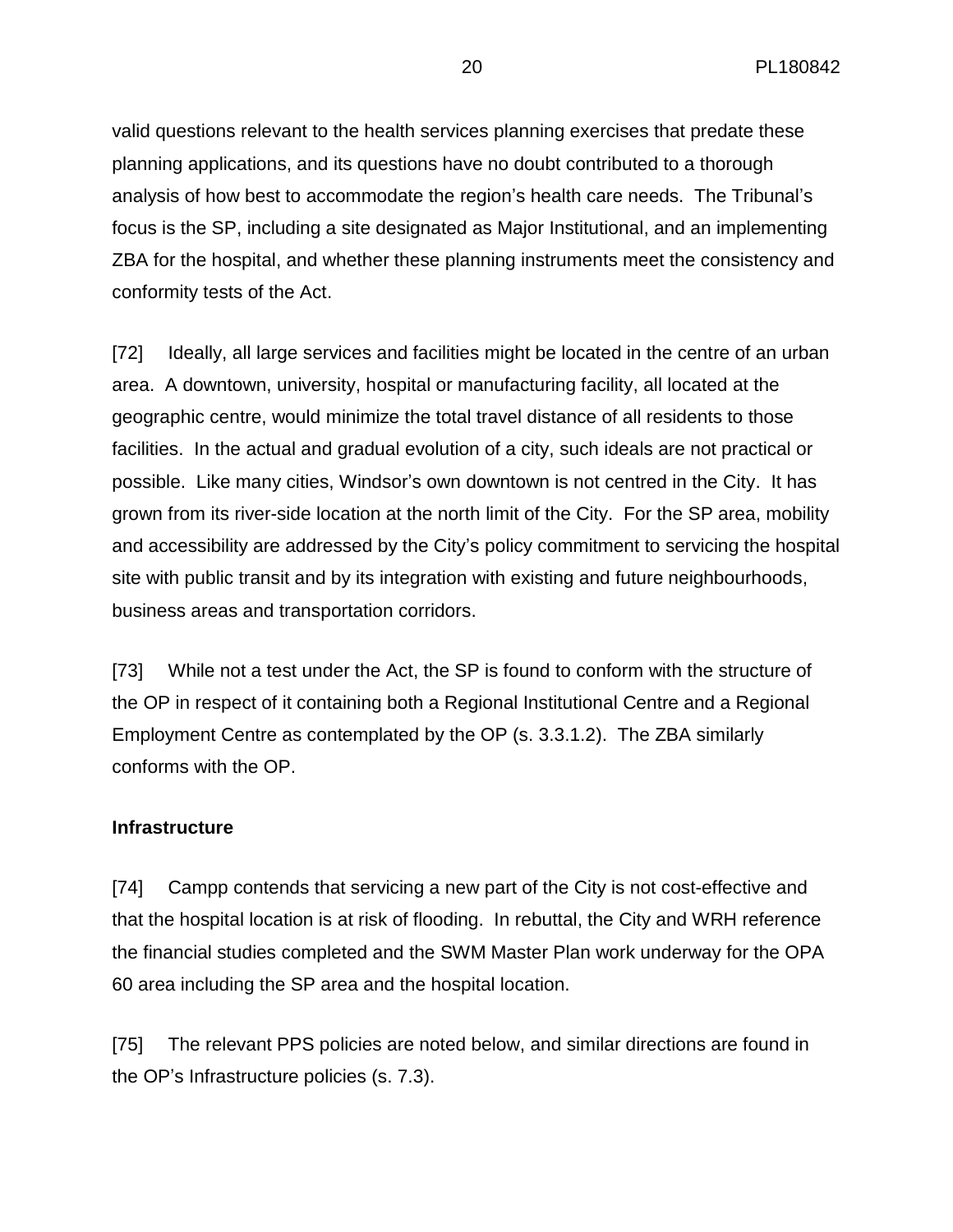1.6.1 … Planning for infrastructure … and public service facilities shall be coordinated and integrated with land use planning so that they are:

a) financially viable over their life cycle … and

b) available to meet current and projected needs.

1.6.3 Before consideration is given to developing new infrastructure and public service facilities:

a) the use of existing infrastructure and public service facilities should be optimized; and

b) opportunities for adaptive re-use should be considered, wherever feasible.

3.1.5 *Development* shall not be permitted to locate in hazardous lands and hazardous sites where the use is:

a) an institutional use including hospitals …

[76] As cited earlier, the PPS requires the efficient use of infrastructure and public service facilities and the avoidance of their unjustified and/or uneconomical expansion (s. 1.1.3.2(a)2).

[77] As Ms. Nwaesei explains, the SP financing section is based on the principle that growth will pay for the cost of new servicing to the greatest extent possible in law. Each phased development must produce a Master Servicing Report ("MSR") to establish the feasibility and costs associated with necessary services. The City conducted a development charge study and passed a development charge by-law for the area and each MSR will inform future changes to development charges.

[78] EAs have been completed for major roadways serving the area, including the Lauzon Parkway and north-south cycling routes. Ms. Nwaesei reports that some of the planned improvements are under construction.

[79] The Tribunal finds that the extension of infrastructure to service the SP area and the hospital is neither unjustified nor uneconomical. The needs analysis reviewed earlier provides the necessary justification for the area to be developed and accounts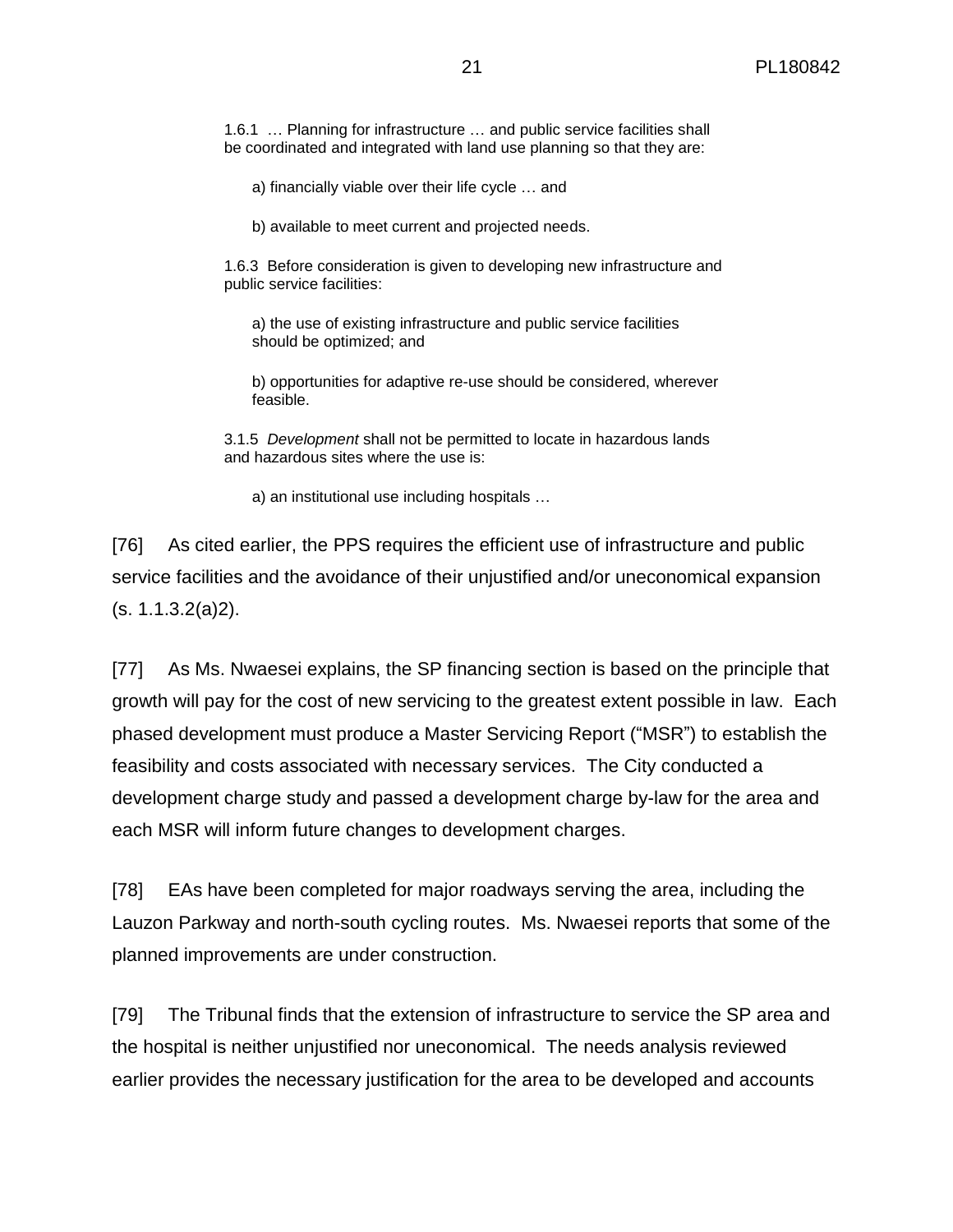for the utilization of existing infrastructure by allocating projected growth to existing designated properties within the built-up City. Development charges and other financial tools available to the City, guided by the OP, are sufficient to ensure that development pays for the service demands that it creates, and that long-term maintenance and replacement are financially planned.

[80] With respect to flooding, the municipalities and ERCA are preparing the SWM Master Plan. In support of the SP and ZBA, a Servicing Background Investigation Study was completed in 2018 to address, among other things, stormwater management and drainage. Ms. Wiebe reports, based on that study, that stormwater can be addressed as development proceeds and adjusted as necessary in accordance with the SWM Master Plan when completed. Ms. Nwaesei confirms that the hospital will not be built in a floodplain and that all requisite permits will be obtained from the ERCA.

[81] Through its experience and as evidenced in its planning documents, Windsor understands the importance of flood prevention and management. Extensive areas of the SP area are dually designated as Storm Water Management System and Non-Core Natural Heritage. The Tribunal is satisfied that the SP and ZBA satisfy the consistency and conformity tests and that the City will ensure that the new hospital and other developments with the SP area will not be located on hazardous lands.

## **Agriculture**

[82] Campp takes issue with the SP being located on farmland. It argues that resources and greenspace are not protected as required by the PPS (s. 1.1.3). Ms. Keesmaat opines that OPA 120 prematurely develops active farmland.

[83] The City and WRH counter that the SP area, as part of the boundary adjustment process, was properly justified by a MCR and designated for future urban uses.

[84] It is true that active farmland exists in the area affected by the SP. It is not correct, however, that its development is premature. The needs analysis for the SP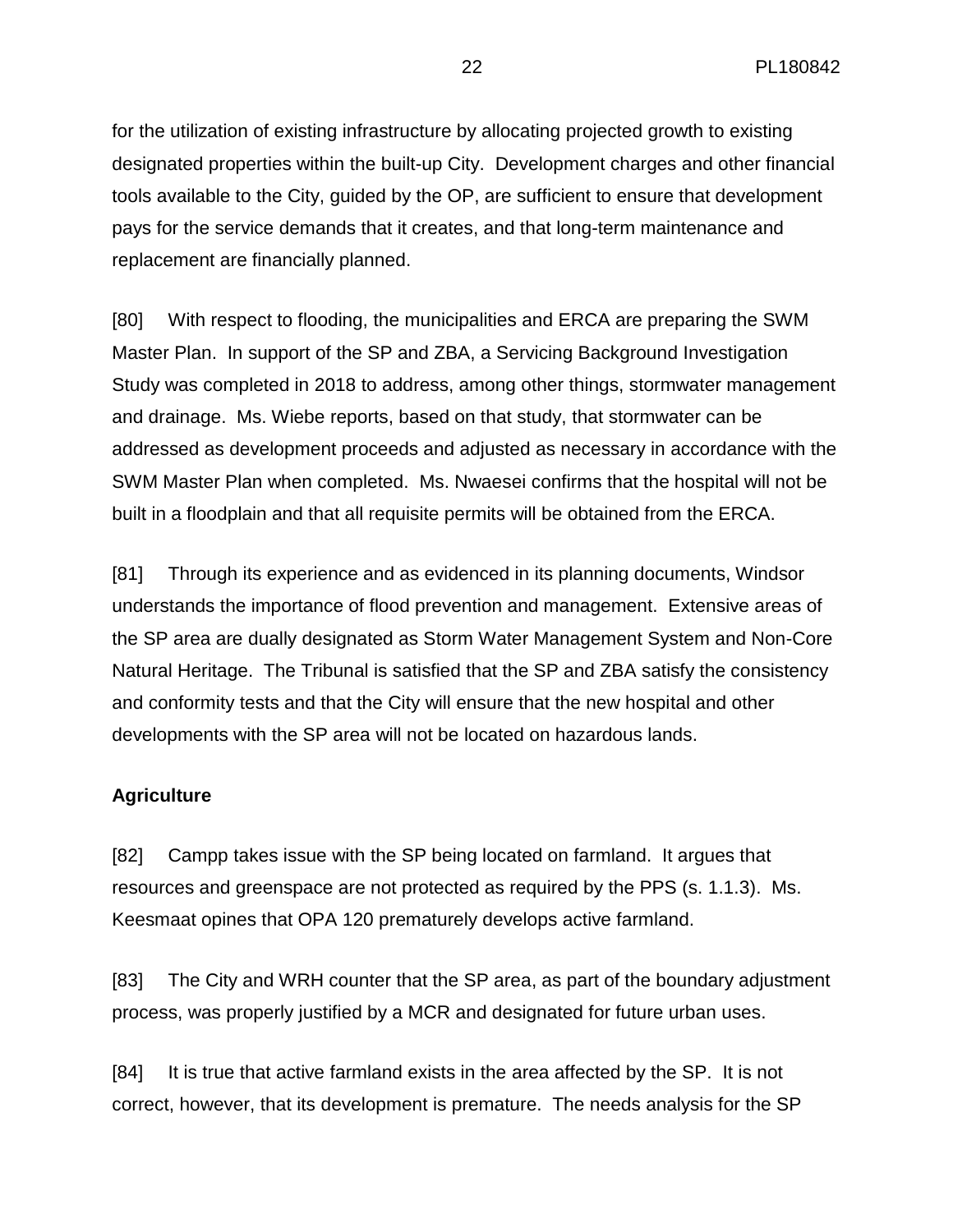area provides ample justification as described earlier. Both the SP area and existing infill sites within the City are required to meet the population's growing demand for urban land uses. Moreover, within the SP area itself, development will be phased based on demand and the provision of necessary services.

[85] The Tribunal agrees with the City and WRH that from a planning perspective, the SP area has not been designated as Agriculture since before 2007 when OPA 60 was approved. That amendment placed the area into the City's settlement boundary and ceased its designation for agricultural purposes. Its change in designation did not mean the end of agriculture in the area, as proven by its ongoing production today. The OP's Agriculture Transition Areas policies allow for the continuation of existing agricultural operations until development plans are approved. The Tribunal foresees that development will occur incrementally according to the SP policies and that tracts of the SP area will remain in crop production until converted to urban uses. The loss of farmland in Ontario underpins the PPS and other provincial policies that fervently protect agricultural land, especially prime land, unless fully justified for other uses. The City abided by these principles in OPA 60 and again in OPA 120.

[86] The SP is premised on accommodating the population and employment needs of the City to 2036. The planning for this area to accommodate growth began in 1996. That timeframe spans some 40 years. If the build out within the SP is slower than anticipated, the time span may expand to half a century. Whatever the development rate, which only the future knows, the agricultural lands within the SP area may continue to be used productively for agriculture.

[87] This process of planning for the City's needs, accommodating growth as demand determines, and regulating development in a phased manner constitutes the very basis of land use planning as envisioned by the PPS. It results in the efficient use of urban land and avoids the premature conversion of agricultural land.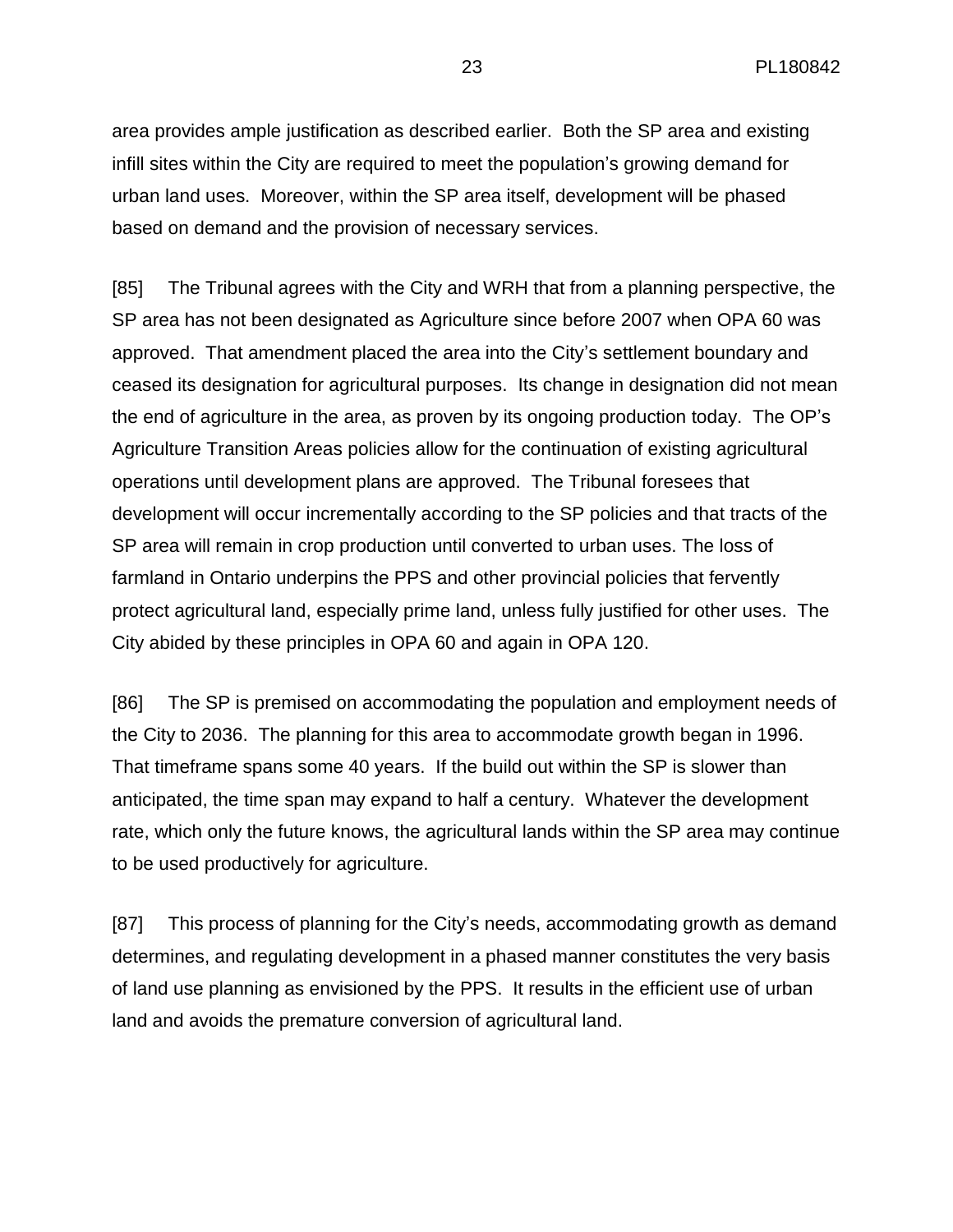# **Conclusion**

[88] After full consideration of the record, submissions and cases submitted, the Tribunal finds that OPA 120 and the ZBA are consistent with the PPS, the ZBA conforms with the OP, and both instruments have regard for the provincial interests of s. 2 of the Act.

[89] Under s. 17(49.1) and s. 34(26) of the Act, unless OPA 120 and the ZBA are inconsistent with the PPS and the ZBA does not conform with the OP, "the Tribunal shall dismiss the appeal." The Tribunal finds that Campp has not met its onus on appeal to demonstrate that the SP and ZBA fail the statutory tests. Accordingly, the appeals are dismissed.

#### **386 APPEAL**

[90] 386 owns an 11.4 ha property in agricultural production with frontage on the south side of County Road 42 and flanked on its east side by the Little River. With support from Mr. Halwa's affidavit, 386 opposes OPA 120's designation of Non-Core Natural Heritage ("NCNH") covering the easterly three-quarters of the property. 386 contends that no natural heritage features as defined by the PPS exist on site and the property should be designated as Business Park Type 2 consistent with the designation to the west.

[91] 386 argues that the floodline for the Little River suggests that only a narrow strip of land on the property is within the floodplain. The City objected to 386's request to file a map in support of this submission, resulting in the Tribunal's rejection of the map. Under s. 42(3) of the LPAT Act, no party may adduce evidence at an oral hearing.

[92] 386 contends that the NCNH designation is unnecessary to allow its future use if required for storm water management ("SWM") purposes and is premature until the EA is approved for the SWM Master Plan. 386 asks the Tribunal to allow the appeal and return this matter to the City for a new decision.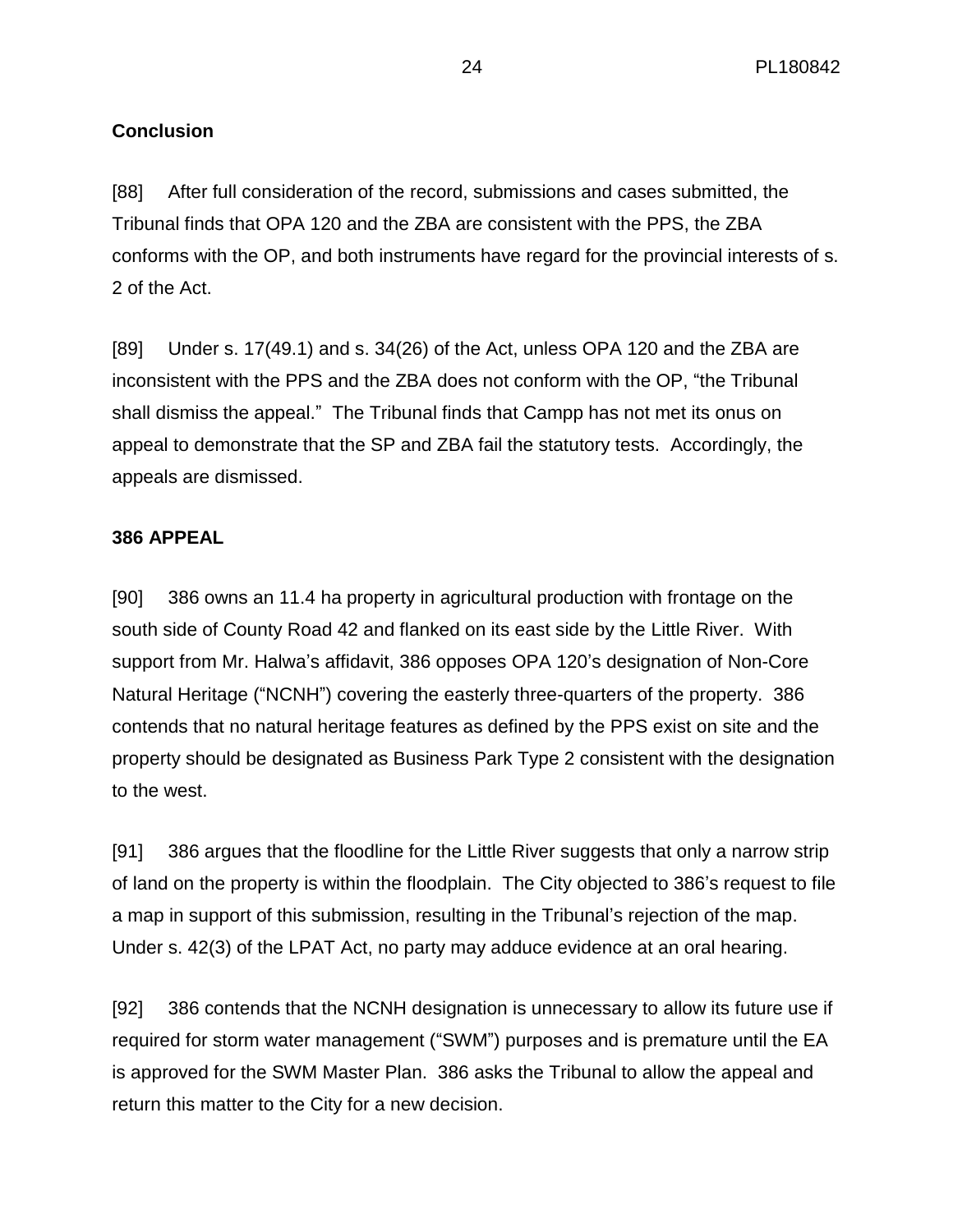[93] The City responds that 386's entire property is currently designated as Open Space in the OP, as amended by OPA 60 in 2007. As such, under the existing designation, development is prohibited without an OPA supported by necessary studies. The City submits that OPA 120 is more permissive than the existing OP given that some of the property is designated for business park uses, development within NCNH may be considered subject to completion of an Environmental Impact Study ("EIS"), and if the SWM Master Plan or its implementation reduces the area required for SWM, the released land will automatically revert to Business Park Type 2 consistent with the adjoining area.

[94] The SWM Master Plan evaluated alternatives and selected option six, including a climate change factor increasing the 100-year design storm by 20%. Although the SWM Master Plan is not yet approved, the City argues, with reference to Mr. Winterton's affidavit, that all questions associated with option six have been addressed and no outstanding issues remain. The City asks the Tribunal to dismiss the appeal.

[95] As noted earlier, the statutory test for this appeal is whether OPA 120 is consistent with the PPS. Sections of the PPS relevant to this appeal are listed earlier in this Decision:  $1.1.1(g)$ ,  $1.1.3.2(g)$  and  $1.6.1$ . In addition, the PPS states:

1.6.6.7 Planning for stormwater management shall:

a) minimize, or, where possible, prevent increases in contaminant loads;

b) minimize changes in water balance and erosion;

c) not increase risks to human health and safety and property damage;

d) maximize the extent and function of vegetative and pervious surfaces; and

e) promote stormwater management best practices, including stormwater attenuation and re-use, and low impact development.

3.1.1 Development shall generally be directed to areas outside of: …

b) *hazardous lands* adjacent to *river, stream and small inland lake*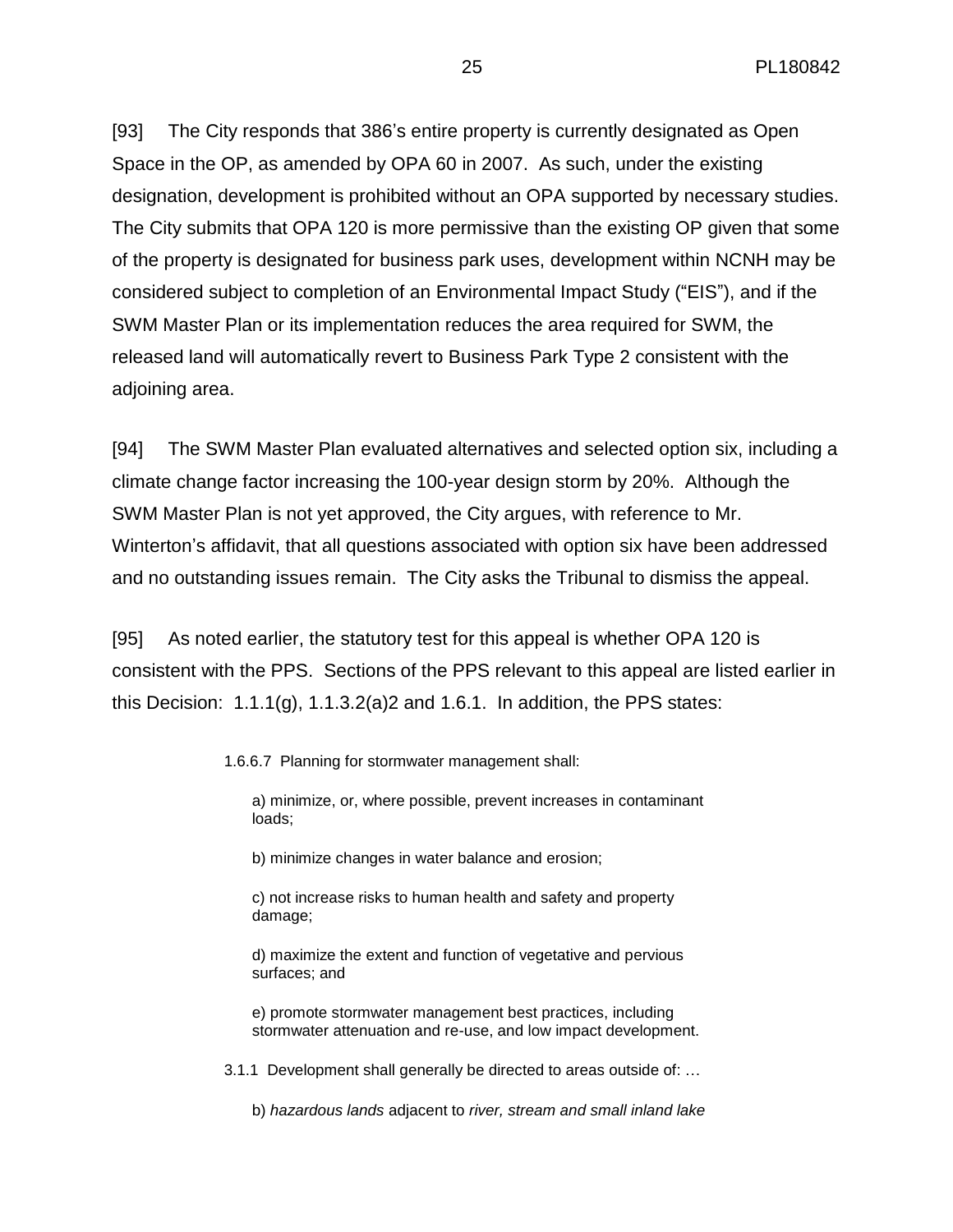*systems* which are impacted by *flooding hazards* and/or *erosion hazards*;

6. **Definitions** …

Hazardous lands: means property or lands that could be unsafe for development due to naturally occurring processes. … Along *river, stream and small inland lake systems*, this means the land, including that covered by water, to the furthest landward limit of the *flooding hazard* or *erosion hazard* limits.

[96] The Tribunal finds that OPA 120 is consistent with the PPS with respect to its consideration of flooding, SWM infrastructure and NCNH designation. Mr. Halwa may be correct that the 386 property contains no natural heritage features, except for the floodplain immediately adjacent to the Little River. However, s. 8.4.2.2.3 of the SP makes clear that NCNH also includes "lands required to manage stormwater in the Upper Little River drainage area." The SP's NCNH and SWM System designations implement and refine the Open Space designation established by OPA 60 in accordance with the recommended alternative in the SWM Master Plan.

[97] To the argument of prematurity, while the Tribunal accepts the City's contention that changes to the Greenway System are unlikely in the final approval of the EA for the SWM Master Plan, the Tribunal finds that the SP incorporates sufficient contingency measures in the event a change does occur. It allows for more detailed studies to refine the SWM system and should the area be reduced, "the designation of the abutting lands shall be used to determine future land use and no amendment to the Secondary Plan will be required" (s. 8.4.2.2.3). Further, development may occur in the NCNH designation with a supportive EIS demonstrating no negative effects on the features and functions of the natural features or their ecological functions (s. 8.4.2.2.2).

[98] 386's lands do account for a larger share of the SWM Master Plan's recommended corridor width of 325 metres ("m") along the Upper Little River. The proposed road allowance for the planned extension of the Lauzon Parkway lies immediately east of the Little River, resulting in 225 m of the corridor on 386's property on the west side of the river and the remaining 100 m on the property to the east of the river. However, the Lauzon Parkway extension underwent a thorough Class EA of its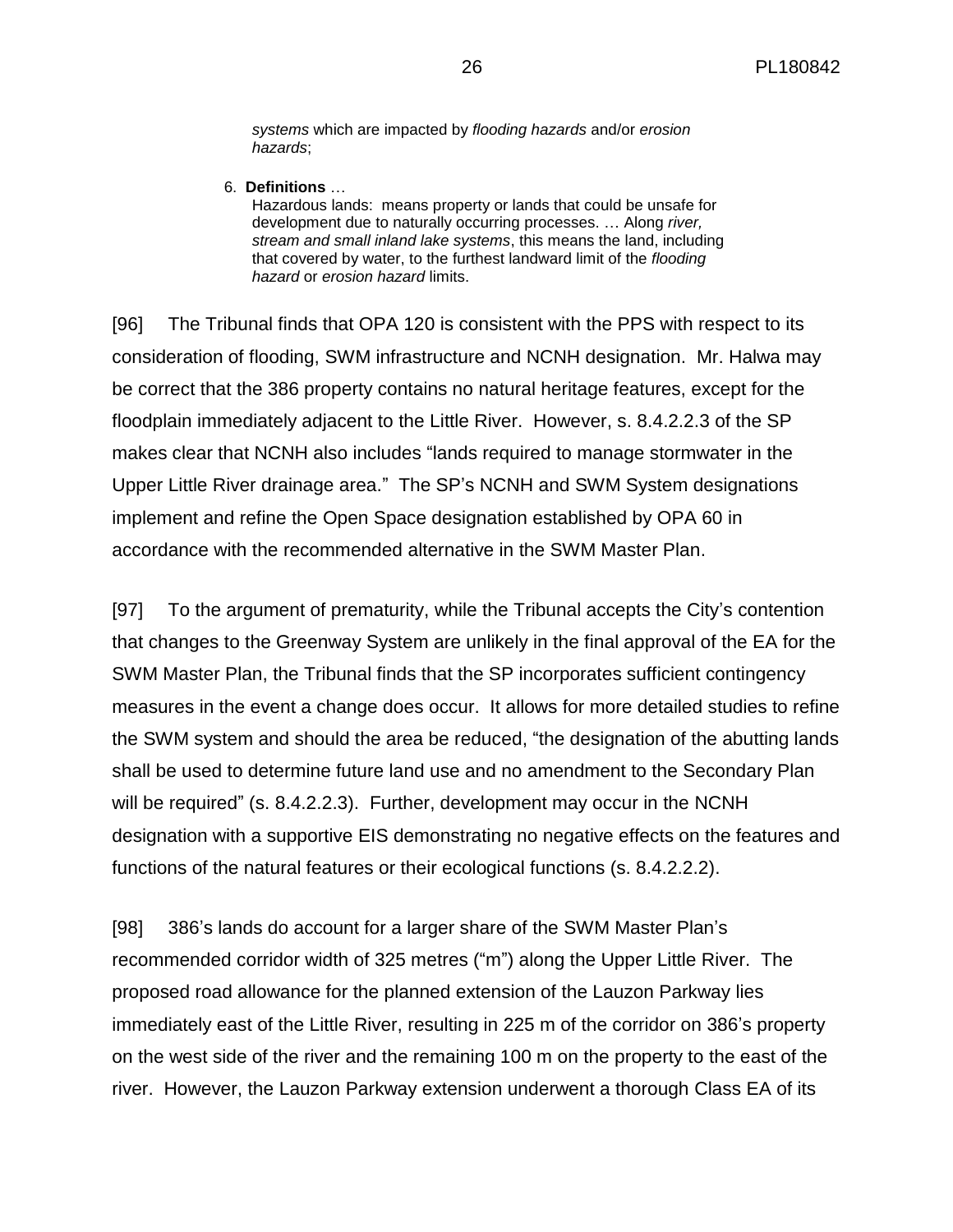own and any resulting implications for SWM planning are now accounted for in the SWM Master Plan and reflected in the SP.

[99] In accordance with the PPS, the SP appropriately integrates necessary SWM infrastructure and establishes processes to ensure its financially viable implementation to meet future needs. At the functional design stage, if less NCNH area is required for SWM purposes, the Business Park Type 2 designation may be expanded, without an OPA, as 386 is currently requesting.

[100] After full consideration of the record, submissions and cases submitted, the Tribunal finds that OPA 120 is consistent with the PPS and has regard for the provincial interests of s. 2 of the Act.

[101] Under s. 17(49.1) of the Act, unless OPA 120 is inconsistent with the PPS, "the Tribunal shall dismiss the appeal." The Tribunal finds that 386 has not met its onus on appeal to demonstrate that the SP fails the statutory test. Accordingly, the appeal is dismissed.

## **MOTION FOR RECUSAL**

[102] Campp brought a Motion for recusal of the panel on the grounds that the City provided erroneous information contained in the incomplete ASF to the Tribunal, and that settlement privilege had been breached via the correspondence from the City and WRH to the Tribunal surrounding the ASF. After learning from this Member at the Motion hearing that he had not read the incomplete ASF and as such, it was not before the Tribunal, Campp withdrew its first ground and focussed only on the matter of settlement privilege.

[103] Campp refers to a string of email correspondence in connection with the ASF to argue that the City and WRH released information to the Tribunal through the correspondence itself that constitutes a breach of settlement privilege by describing Campp's responses or lack of responses related to the ASF. Campp argues that this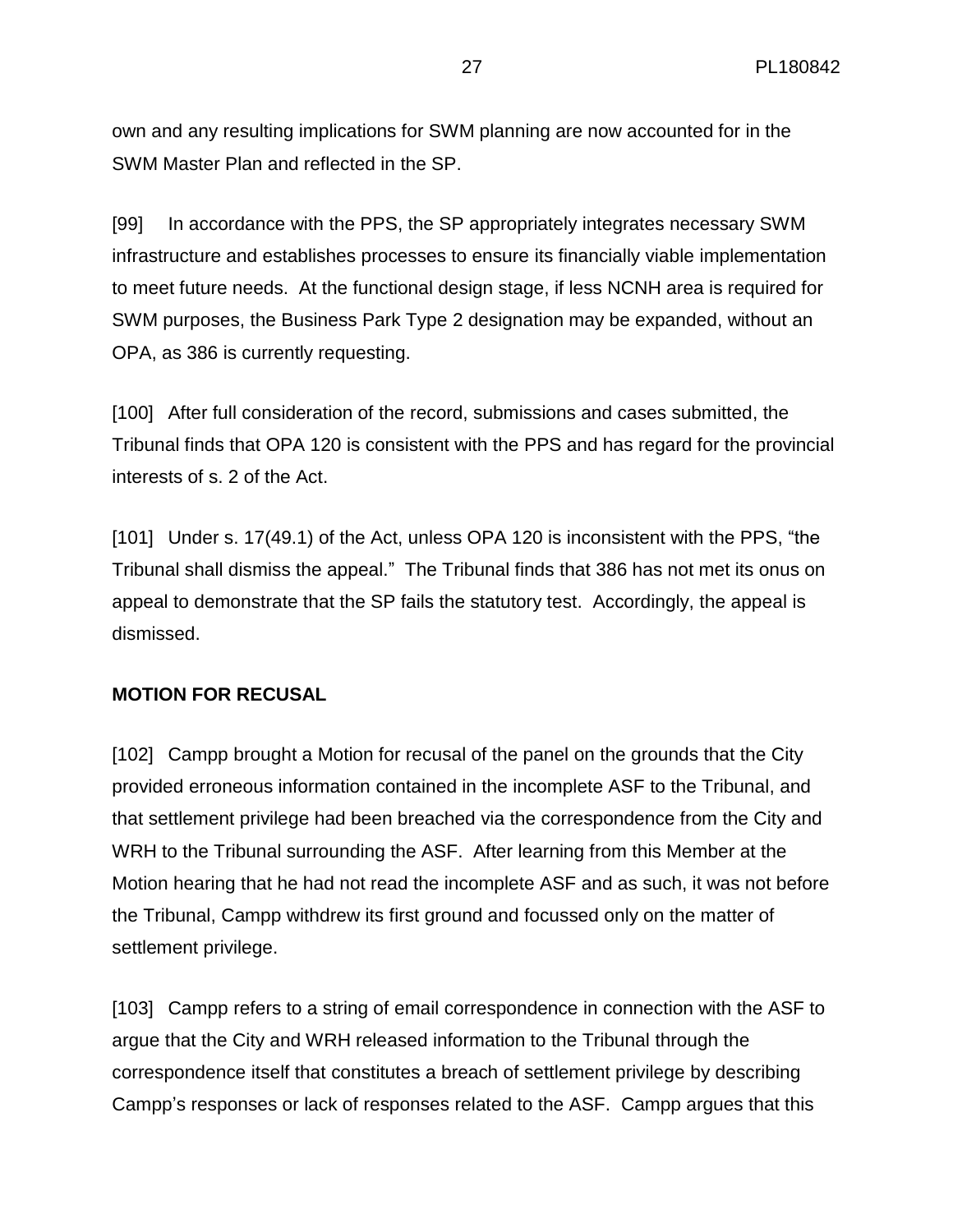breach damages its reputation and is detrimental to the Tribunal's perception of Campp. Campp suggests that the inferences produce a reasonable apprehension of bias and that the panel should recuse itself to ensure a fair hearing by an impartial new panel.

[104] The City and WRH respond first by arguing that Campp's Motion fails to include the necessary grounds and evidence to support its argument. They emphasize that nowhere in Campp's Motion does the legal test of "reasonable apprehension of bias" appear, and that the emails contained in the affidavit do not reveal the entire communication exchange.

[105] To the substance of recusal, the City and WRH argue that Campp has not met its onus to demonstrate that the extraordinary remedy of recusal is warranted based on clear and cogent evidence that grounds for disqualification exist: that a reasonable person with an understanding of the circumstances would arrive at a reasonable apprehension of bias. They contend that settlement privilege was not breached by the correspondence, and even if it had been, the matters being addressed were precisely the job of a decision maker and do not give rise to bias.

[106] The Tribunal does not dismiss the Motion based on the City and WRH's first challenge that it should fail for lack of proper grounds. However light on details and arguably lacking some of the mandatory content set out in Rule 10 of the Tribunal's *Rules of Practice and Procedure*, Campp's Motion was seeking recusal and the Parties agreed on the relevant tests in law. Just as the responding parties went on to assess the necessary grounds, so too will the Tribunal.

[107] The accepted standard for disqualification is explained by de Grandpre J. in *Committee for Justice & Liberty v. Canada (National Energy Board)*, 1976 CarswellNat 434 at para. 40:

> … the apprehension of bias must be a reasonable one, held by reasonable and right minded persons, applying themselves to the question and obtaining thereon the required information. In the words of the Court of Appeal, that test is "what would an informed person, viewing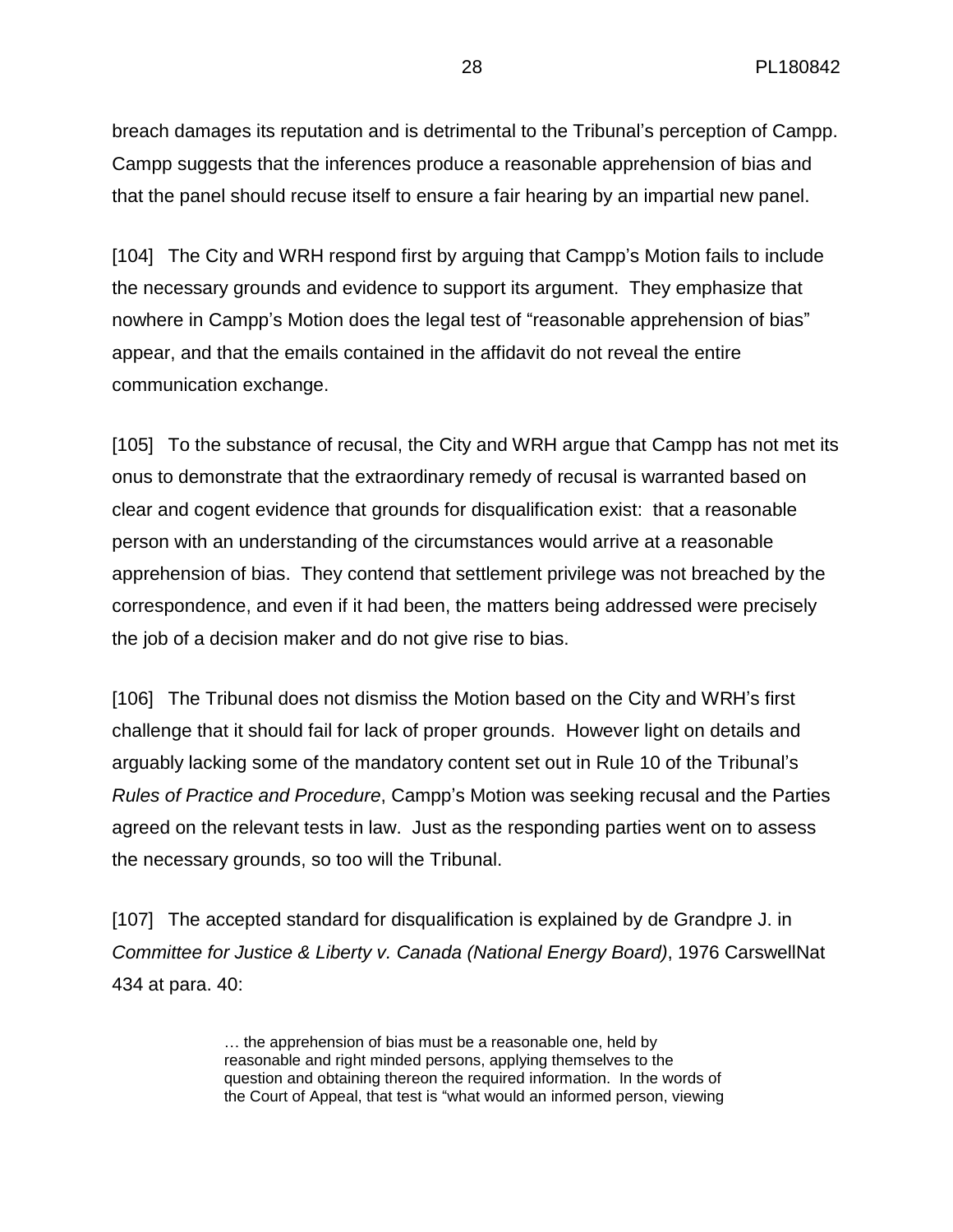the matter realistically and practically – and having thought the matter through – conclude. Would he think that it is more likely than not that [the decision-maker], whether consciously or unconsciously, would not decide fairly."

[108] The courts have upheld an "essential element that informs the analysis: the strong presumption of judicial impartiality and integrity. The onus rests on the applicant to demonstrate a reasonable apprehension of bias, and the threshold is a high one" (*Ontario Provincial Police Commissioner v. MacDonald*, 2009 ONCA 805, 2009 CaswellOnt 7018, para. 44).

[109] The Tribunal accepts Campp's position that the tenets of settlement privilege, while normally applied to settling an entire appeal, are equally applicable to a particular stage in an appeal process. In this case, the Parties were negotiating the contents of the ASF and it is reasonable that the give and take of that process should not come into the awareness of the Tribunal. From *Hollinger Inc.,* Re, 2011 ONCA 579, 2011 CaswellOnt 9272, para 16, the Parties agree on the three tests for communications to be protected: there must be a litigious dispute; there must be express or implied intention that communications would not be disclosed in a legal proceeding in the event negotiations fail; and the purpose of the communication must be an attempt to effect a settlement.

[110] Again, at issue is not the disputed ASF but the correspondence associated with it. Upon examining the correspondence, the Tribunal finds no inappropriate disclosure of potentially protected communications. Essentially, each Party explained in its own way the process that had unfolded, that they were unable to agree on the contents of the ASF, and, in the case of the City and WRH, that time had run out owing, at least in part, to Campp not responding within a timeframe they felt was reasonable or necessary to satisfy the Tribunal's direction. The Tribunal finds that the nature and content of the discussions among the Parties were not revealed in the communications. Further, the failure to produce the requested ASF is a failure of all Parties, not just Campp.

[111] Even if the above finding of no breach of privilege is wrong, the breach must give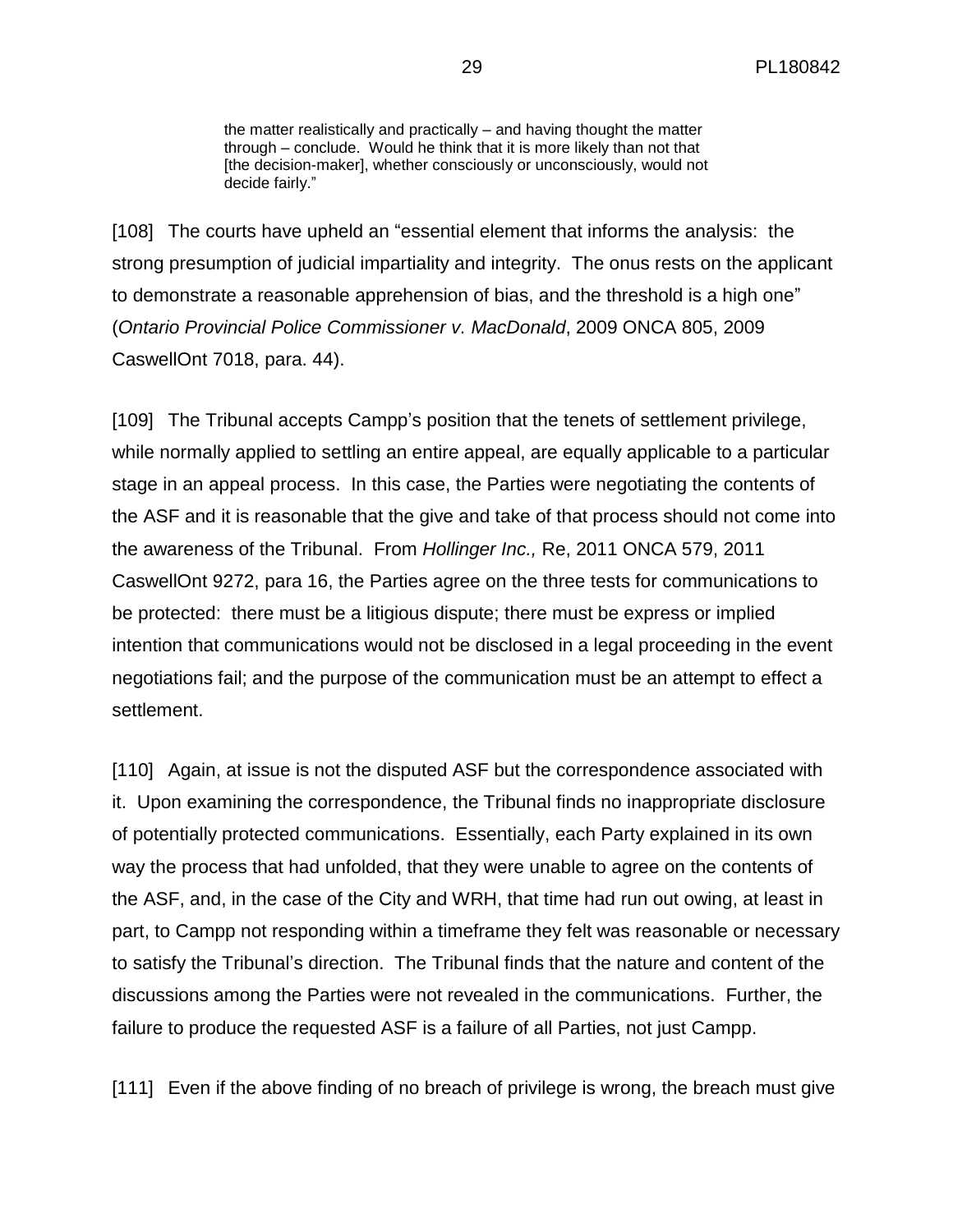rise to a reasonable apprehension of bias to support a recusal. Put another way, a finding on breach of privilege alone is academic if no recourse is sought by the moving party that is within the Tribunal's jurisdiction.

[112] Campp relies on the other Parties' allegations of it 'failing to respond' to argue that it clouds this panel's ability to proceed with impartiality and gives rise to a reasonable apprehension of bias. The Tribunal disagrees.

[113] The normal diet of the Tribunal is to digest correspondence, positions, facts and law in arriving at a decision, all within the context of land use disputes and often with significant implications. The Tribunal was well aware of the dispute over the ASF after the Parties were unable to produce the document following the CMC. Indeed, the Tribunal foreshadowed this eventuality when it warned in its August 9, 2019 decision that: "… the panel will not allow the parties' failure to submit this document to delay the hearing process." The panel heeded its own advice when it advised the Parties, through the Case Coordinator on September 17, 2019, that "the hearing will proceed on the basis of the two written Decisions of the Tribunal and the two documents received on consent: Order of Proceedings and the Consolidated Issues List." Already, the Tribunal had moved on from the incomplete ASF.

[114] If the inference that Campp asserts is embodied in the communications can be found, it does not register in any consequential way with the Tribunal. Differences of opinion and allegations that arise therefrom are common fare for the Tribunal, including language that is not always as factual and constrained as that contained in the correspondence of all counsel in this case. The Tribunal is accustomed to such exchanges in vociferous debates and is practiced in the methods of adjudication to make appropriate assessments of the relevance of information such that impartiality is maintained.

[115] The decision on the merits of these appeals will be made on the basis of the consistency and conformity tests of the Act, without regard to the circumstances around